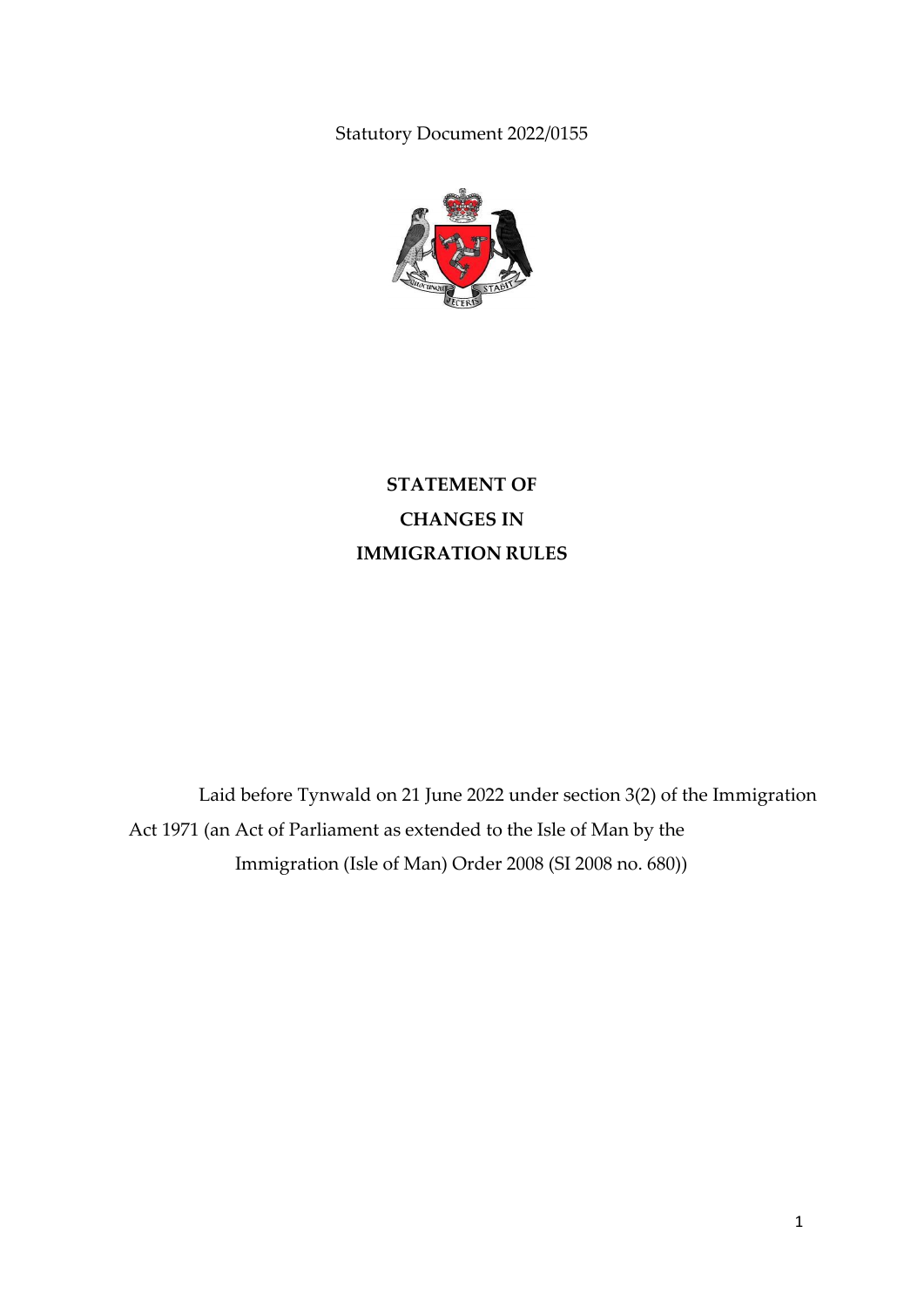The Minister for the Cabinet Office has made the following changes to the Immigration Rules laid down as to the practice to be followed in the administration of the Immigration Act 1971<sup>1</sup> (of Parliament) as it has effect in the Isle of Man<sup>2</sup> for regulating entry into and the stay of persons in the Isle of Man and contained in the Statement laid before Tynwald on 17 May 2005<sup>3</sup> .

# **Commencement**

The changes set out in this Statement of Changes in Immigration Rules come into effect on 03 May 2022.

# **Changes to Introduction**

Int 1. In paragraph 6, after the definition of "Applicant", insert—

**"Aunt"** in Appendix U: Ukraine Scheme means the sister, or step-sister, of either of the Isle of Man-based sponsor's parents, or the female partner of the Isle of Man-based sponsor's uncle or aunt.".

- Int 2. In paragraph 6, after the definition of "conviction", insert—
	- "**"Cousin"** in Appendix U: Ukraine Scheme means the biological, adopted or step-child of the Isle of Man-based sponsor's uncle or aunt.".
- Int 3. In paragraph 6, after the definition of "Fee", insert—
	- "**"Grandchild"** in Appendix U: Ukraine Scheme means a biological grandchild, step-grandchild or grandchild by reason of an adoption recognised by the laws of the Isle of Man relating to adoption.
	- **"Grandparent"** in Appendix U: Ukraine Scheme means a biological grandparent or grandparent by reason of an adoption recognised by the laws of the Isle of Man relating to adoption.".
- Int 4. In paragraph 6, after the definition of "Must not be leading an independent life",

1

<sup>1</sup> 1971 c. 77.

<sup>2</sup> See the Immigration (Isle of Man) Order (S.I. 2008 No 680).

<sup>3</sup> S.D. 62/05 amended by S.D.692/05, S.D. 442/06, S.D. 547/06, S.D. 781/06, S.D. 871/06, S.D. 124/07, S.D. 303/07, S.D. 534/07, S.D. 02/08, S.D. 500/08, GC 32/09, GC 35/09, GC 14/10, GC 26/10, GC 02/11, SD 518/11, SD 40/12, SD 0288/12, SD 0625/12, SD 0657/12, SD250/13, SD 302/13, SD 345/13 ,SD 2014/0004, SD 2014/0082, SD 2014/241, SD2014/314 , SD2014/324, SD2015/0265, SD2015/0386, SD2016/0092, SD2016/0175, SD5016/0211, SD2017/0066, SD2017/0183, SD2017/0314, SD2018/0084, SD2018/0134, SD2018/0328, SD2019/0119, SD2019/0143, SD2019/0330, SD2019/0380, SD2020/0011, SD2020/0070, SD2020/0088, SD2020/0140, SD2020/0316, SD2020/0344 SD2020/0467, SD2020/0497, SD2021/0002, SD2021/0155, SD2021/0216, SD2021/0304, SD2021/0358, SD2022/0052 and SD2022/0083.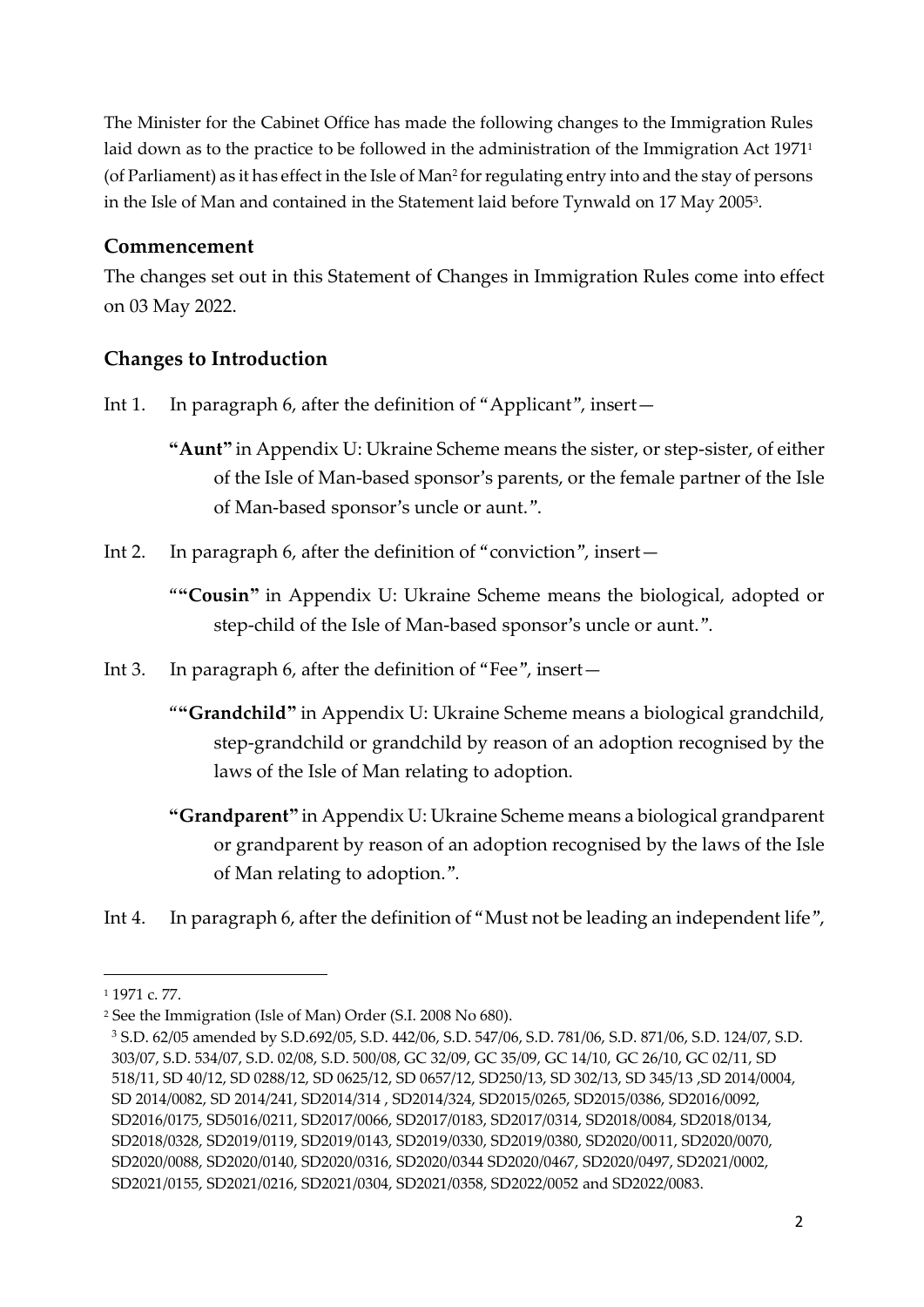insert—

- "**"Niece"** in Appendix U: Ukraine Scheme means the female biological, adopted or step-child of the Isle of Man-based sponsor's brother or sister.
- **"Nephew"** in Appendix U: Ukraine Scheme means the male biological, adopted or step-child of the Isle of Man-based sponsor's brother or sister.".
- Int 5. In paragraph 6, in the definition of "a parent", for "the child" at the end of subparagraph (e), substitute:

"the child; and

- (f) in Appendix U: Ukraine Scheme a parent also includes a step-father or step-mother, whether or not the biological parent is dead.".
- Int 6. In paragraph 6, after the definition of "Rough sleeping", insert—
	- "**"Safe Host under the Isle of Man Homes for Ukraine Scheme"** means a person who has been approved by the Cabinet Office Ukraine Support Team as a Safe Host, to provide accommodation for applicants in accordance with that Scheme<sup>4</sup> .
- Int 7. In paragraph 6, after the definition of "Sham marriage", insert—
	- "**"Sibling"** in Appendix U: Ukraine Scheme means the Isle of Man-based sponsor or their partner's biological, adopted or step-brothers and stepsisters.".
- Int 8. In paragraph 6, after the definition of "UK", insert—
	- "**"Ukraine Scheme"** means the routes set out in Appendix U: Ukraine Scheme, namely:
		- the Ukraine Family Scheme;
		- Ukraine Sponsorship Scheme; and
		- Ukraine Extension Scheme.

1

**"Uncle"** in Appendix U: Ukraine Scheme, means the brother, or step-brother, of either the Isle of Man-based sponsor's parents, or the male partner of the Isle of Man-based sponsor's uncle or aunt.".

<sup>&</sup>lt;sup>4</sup> The Isle of Man Homes For Ukraine Scheme can be found here:<https://www.gov.im/ukraine#accordion>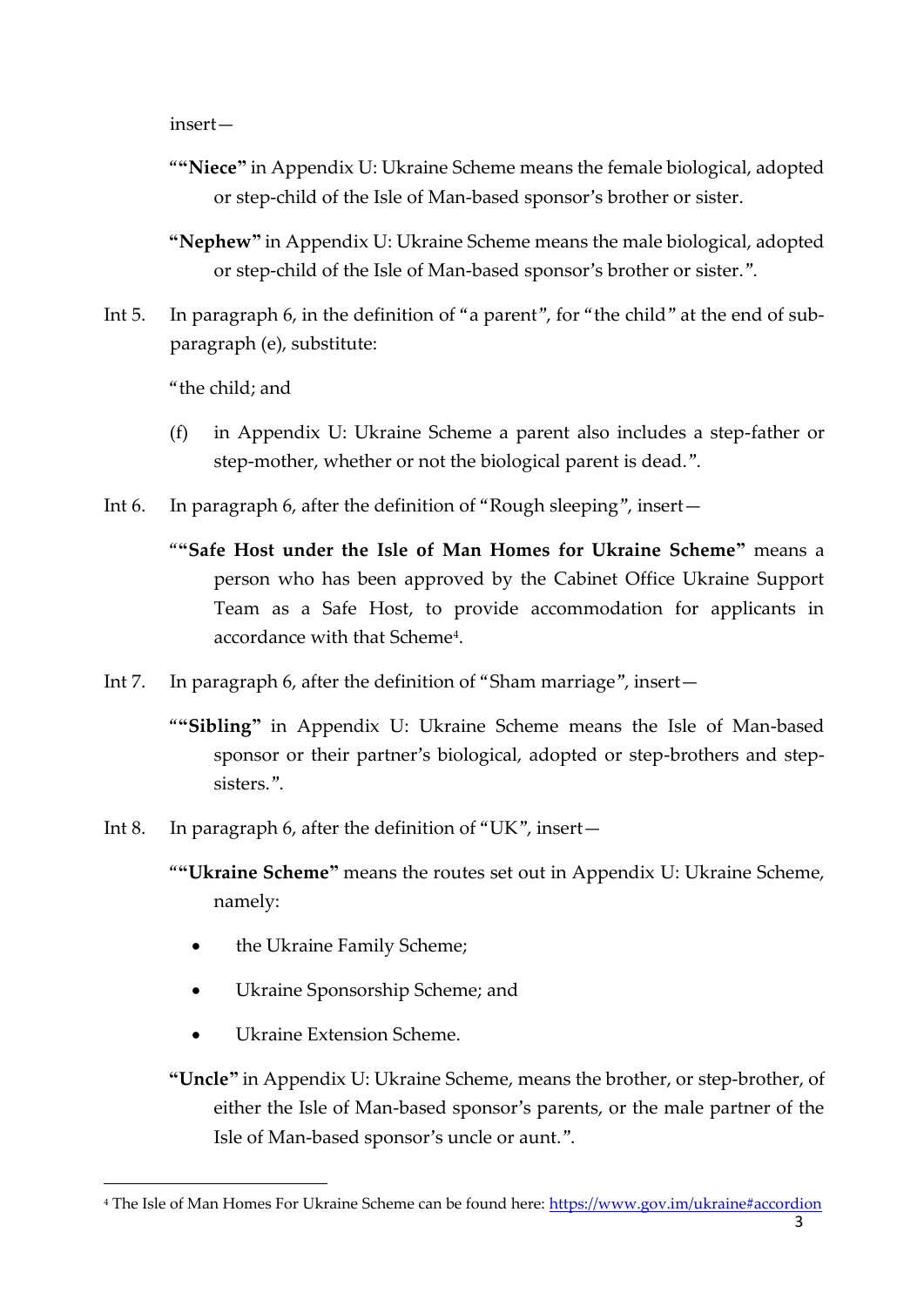#### **Changes to Part 1**

- 1.1 In paragraph 28, after "visitor", insert "or under Appendix U: Ukraine Scheme".
- 1.2 In paragraph A34, after "Appendix Hong Kong British Nationals (Overseas);" insert as a new bullet point, "Appendix U: Ukraine Scheme".
- 1.3 In paragraph A39, after "for more than six months", insert ", except for applications made under Appendix U: Ukraine Scheme,".

#### **Changes to Part 6A**

- 6A1. For subparagraphs  $245ZX(b)(iii)$  and (iv), substitute -
	- "(iii) as a Tier 2 Migrant,
	- (iv) as a Worker Migrant,
	- (v) as a Worker (Seasonal) Migrant, or
	- (vi) as a person granted leave under Appendix U: Ukraine Scheme.".
- 6A2. For subparagraph 245ZZC(b)(iii), substitute—
	- "(iii) as a person granted leave under Appendix U: Ukraine Scheme.".

#### **Changes to Part 9**

- 9.1 In paragraph 9.1.1, after sub paragraph (g), insert—
	- "(h) Appendix U: Ukraine Scheme, except paragraphs 9.2.1 to 9.6.3, 9.9.1 to 9.9.2, 9.12.1 to 9.18.2, 9.21.1 and 9.22.1.".

#### **Changes to Part 10**

- 10.1 In paragraph 326(2), after subparagraph (vii), insert—
	- "(viii) under Appendix U: Ukraine Scheme.".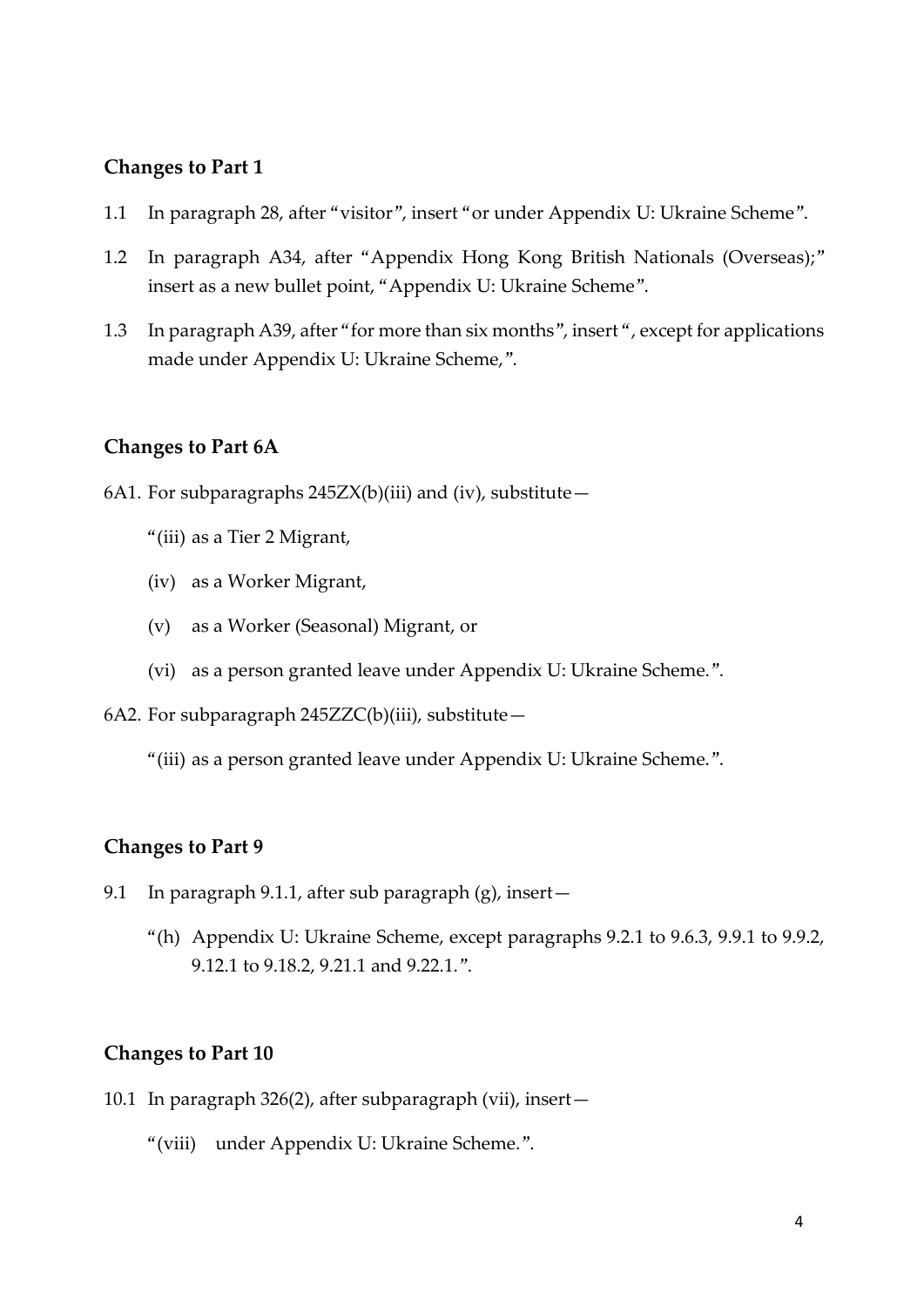# **Introduction of Appendix U: Ukraine Scheme**

App UKR 1. After Appendix T: Tuberculosis Screening insert:

"

# **Appendix U: Ukraine Scheme**

*This Appendix sets out 3 routes for those affected by the conflict in Ukraine—the Ukraine Family Scheme, the Ukraine Sponsorship Scheme and the Ukraine Extension Scheme.*

*Where the applicant is outside the Isle of Man:*

*A Ukrainian national can qualify under the Ukraine Family Scheme if they are a family member (as defined in paragraph UKR 6.2) of an Isle of Man-based sponsor who is a British citizen, person settled in the Isle of Man, or persons with permission to be in the Isle of Man, other than a person granted leave, as visitor, a Worker (Seasonal) Migrant, parent of a Tier 4 (Child) student, a domestic worker in a private household, outside of the immigration rules or under Appendix U: Ukraine Scheme.*

*Family members for the purpose of this Scheme are immediate family members (meaning a partner, child under 18, parent of a child aged under 18, fiancé(e) or proposed civil partner), and extended family members of the Isle of Man-based sponsor or their partner (meaning parent, grandparent, grandchild, adult child, sibling, aunt, uncle, niece, nephew and cousin) and the immediate family members of extended family members of the Isle of Man-based sponsor or their partner.*

*A Ukrainian national may also qualify under the Ukraine Sponsorship Scheme if they have a Safe Host who will provide accommodation for at least 6 months.*

*Family members of an Isle of Man-based sponsor who are not Ukrainian nationals may also qualify under the Ukraine Family Scheme so long as at least one member of the Isle of Manbased sponsor's immediate family is a Ukrainian national.*

*Immediate family members of a Ukrainian who are not themselves Ukrainian nationals may also qualify under the Ukraine Sponsorship Scheme.*

*Where the applicant is in the Isle of Man:*

*The applicant must have immigration permission unless their last permission expired after 1 January 2022.*

*A Ukrainian national can qualify under the Ukraine Extension Scheme if they are in the Isle of Man with immigration permission on 18 March 2022 or if their last permission ended after 1*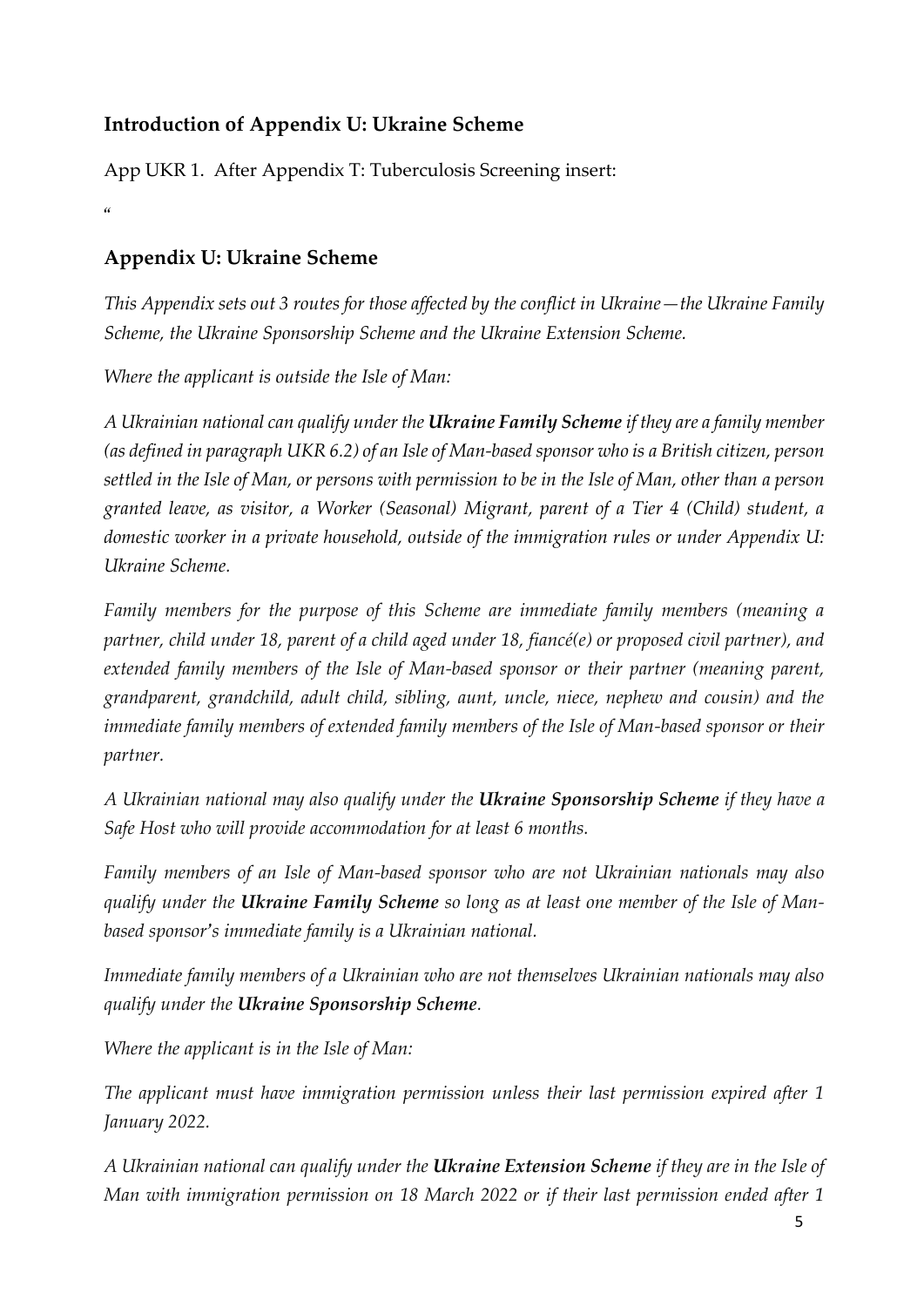*January 2022.* 

*A Ukrainian national may also qualify under the Ukraine Family Scheme if they are a family member of an Isle of Man-based sponsor as described above.*

*Family members who are not Ukrainian nationals may also qualify under the Ukraine Family Scheme so long as at least one member of the Isle of Man-based sponsor's immediate family is a Ukrainian national.*

# *Ukraine Family Scheme*

## **Validity requirements for the Ukraine Family Scheme**

- UKR 1.1. A person applying for entry clearance under the Ukraine Family Scheme must apply online on the gov.uk website on the specified form as follows: "Ukraine Scheme".
- UKR 1.2. An application for entry clearance under the Ukraine Family Scheme must meet all of the following requirements:
	- (a) the applicant must have provided any required biometrics; and
	- (b) the applicant must have provided a passport or other document which satisfactorily established their identity and nationality.
- UKR 1.3. A person applying for permission to stay under the Ukraine Family Scheme must apply using the required paper application form: "UKR (FLR)" listed on the Isle of Man Immigration Service website: [https://www.gov.im/categories/travel-traffic-and](https://www.gov.im/categories/travel-traffic-and-motoring/immigration/visa-application-forms-and-fees/)[motoring/immigration/visa-application-forms-and-fees/](https://www.gov.im/categories/travel-traffic-and-motoring/immigration/visa-application-forms-and-fees/)
- UKR 1.4. An application for permission to stay under the Ukraine Family Scheme must meet all of the following requirements:
	- (a) the applicant must provide such additional information as may be required by an immigration officer; and
	- (b) the applicant must have provided a passport or other document which satisfactorily established their identity and nationality.
- UKR 1.5. An application which does not meet all the validity requirements for the Ukraine Family Scheme is invalid and may be rejected and not considered.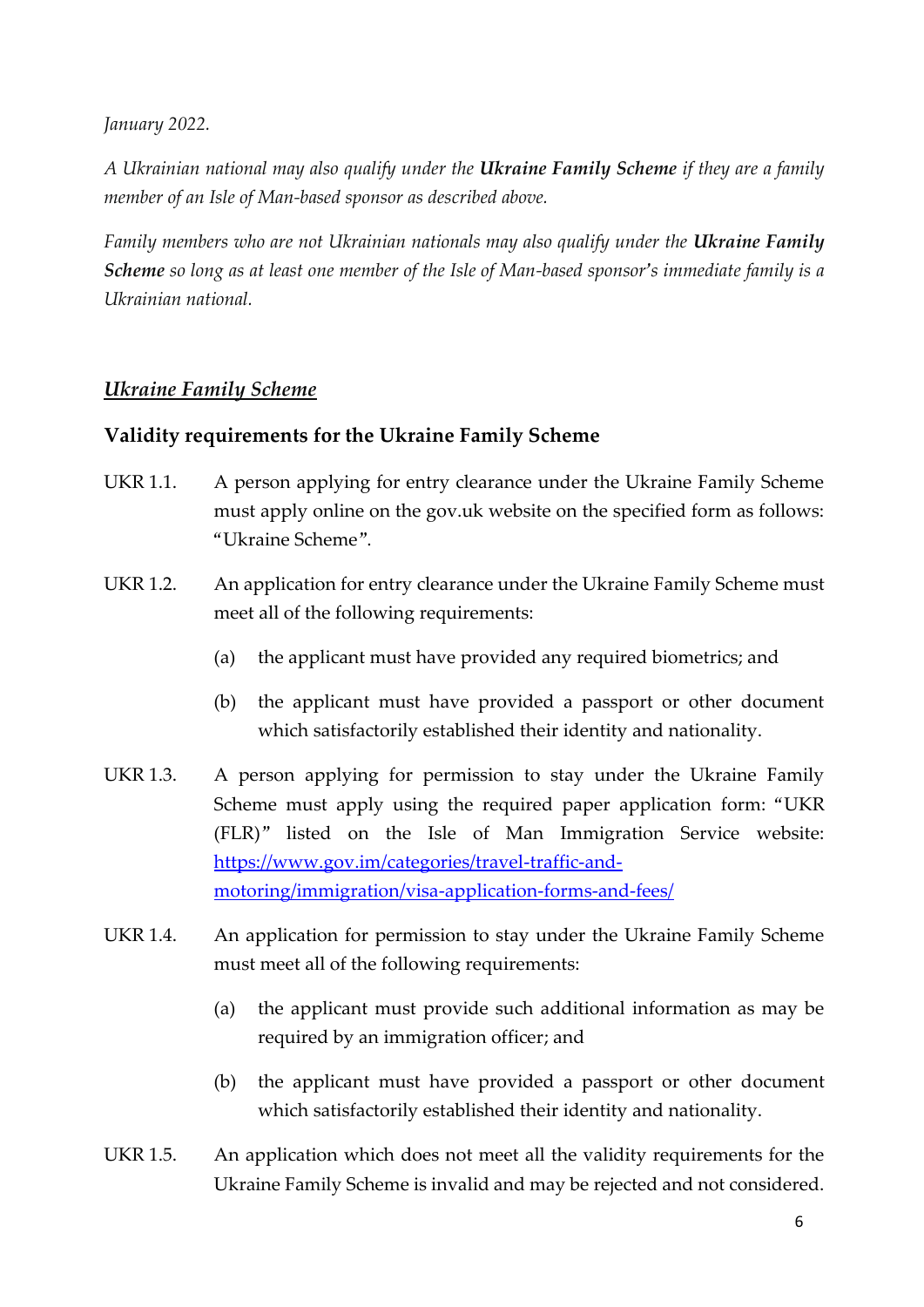# **Suitability requirements for the Ukraine Family Scheme**

- UKR 2.1. The applicant must not fall for refusal under any of the following paragraphs of Part 9: grounds for refusal:
	- (a) 9.2.1 to 9.2.2 (exclusion or deportation orders);
	- (b)  $9.3.1$  to  $9.3.2$  (non-conducive grounds);
	- (c) 9.4.1 to 9.4.5 (criminality grounds);
	- (d) 9.5.1 to 9.5.2 (involvement in a sham marriage or civil partnership);
	- (e) 9.6.1 to 9.6.3 (false representations, etc. grounds);
	- (f) 9.9.1 to 9.9.2 (admissibility to the Common Travel Area or other countries); or
	- (g) 9.12.1 to 9.18.2 and 9.21.1 to 9.22.1 (grounds for refusal and cancellation on arrival).

## **Eligibility requirements for the Ukraine Family Scheme**

#### **Entry requirements for the Ukraine Family Scheme**

- UKR 3.1. A person seeking to come to the Isle of Man under the Ukraine Family Scheme must apply for entry clearance and must have been:
	- (a) granted entry clearance under the Ukraine Scheme; or
	- (b) given a letter from the Home Office confirming the applicant can travel under the Ukraine Scheme,

before they arrive in the Isle of Man or UK.

**Variation of entry clearance application after arrival for person given letter authorising travel to Isle of Man**

- UKR 4.1. A person who:
	- (a) has made an application for entry clearance which has not been decided;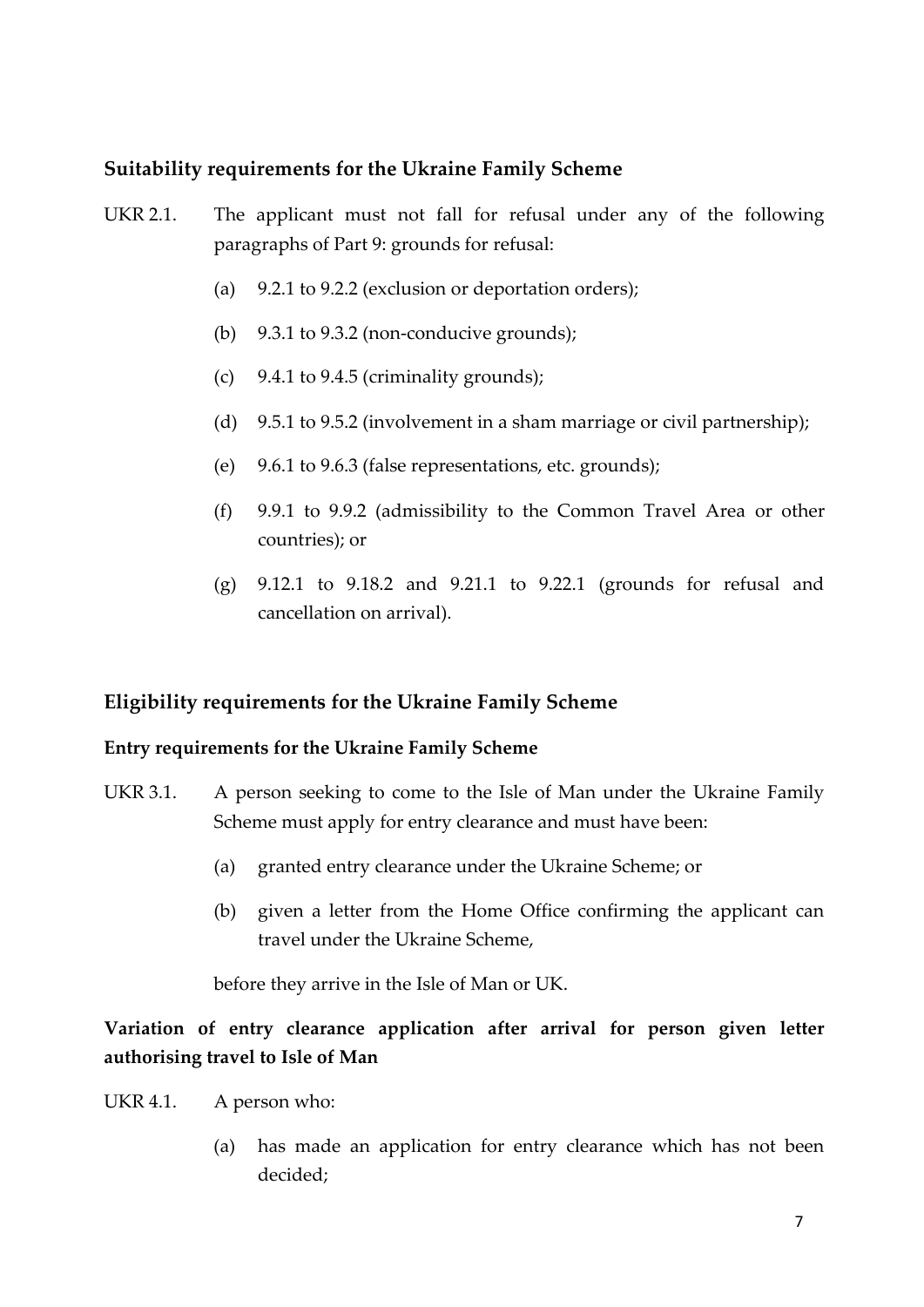- (b) has been given a letter from the Home Office confirming the applicant can travel;
- (c) is granted permission to enter on arrival in the Isle of Man or UK; and
- (d) provides any further information to an immigration officer as they may require,

may have their application for entry clearance varied by the Minister to an application for permission to stay.

#### **Residence requirement for the Ukraine Family Scheme**

- UKR 5.1. A person applying for entry clearance under the Ukraine Family Scheme must have been ordinarily resident in Ukraine immediately before 1 January 2022, unless they are a child born on or after that date.
- UKR 5.2. An applicant applying for permission to stay under the Ukraine Family Scheme must be in the Isle of Man and either:
	- (a) have permission; or
	- (b) have had permission immediately before 1 January 2022 which has since expired,

but permission as a visitor granted after 18 March 2022 does not count as permission for the purpose of this requirement.

#### **Relationship requirement for a family member under the Ukraine Family Scheme**

- UKR 6.1. The applicant must be the family member (as set out at UKR 6.2) of an Isle of Man-based sponsor who is one of the following:
	- (a) a British citizen;
	- (b) a person who is settled in the Isle of Man; or
	- (c) a person who is in the Isle of Man with permission that has no less than 6 months remaining on its duration, other than the following routes which cannot serve as an Isle of Man-based sponsor:
		- (i) a person granted permission under Appendix U: Ukraine;
		- (ii) a person granted permission under Appendix V: Visitor;
		- (iii) a person granted permission under Part 2A of Appendix W;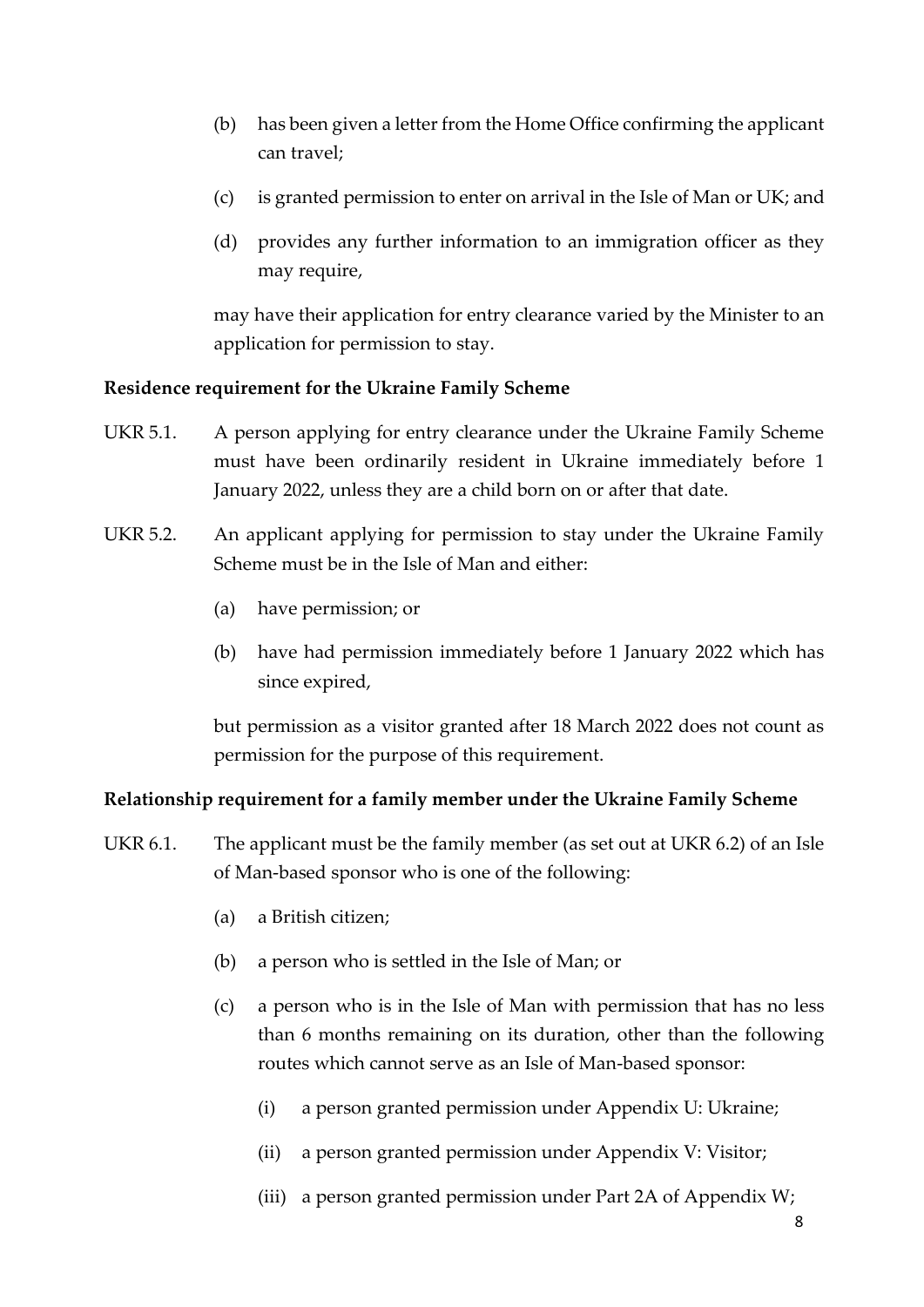- (iv) a person granted permission as the parent of a Tier 4 (Child) student;
- (v) a person granted leave as a domestic worker in a private household; or
- (iv) a person granted permission outside the rules.
- UKR 6.2. Where applying as a family member under UKR 6.1., the applicant must be a family member in one of the following relationships (and, if the applicant is not Ukrainian, at least one of the immediate family members under (a) must be a Ukrainian national as in UKR 7.1.):
	- (a) an immediate family member meaning the:
		- (i) partner of the Isle of Man-based sponsor;
		- (ii) child aged under 18 on the date of application of the Isle of Manbased sponsor or of the Isle of Man-based sponsor's partner;
		- (iii) parent of a child (who is under 18 on the date of application), where the child is the Isle of Man-based sponsor; or
		- (iv) fiancé(e) or proposed civil partner of the Isle of Man-based sponsor; or
	- (b) extended family member, meaning a:
		- (i) parent of an Isle of Man-based sponsor, or of the Isle of Manbased sponsor's partner (where the sponsor or partner is aged 18 or over on the date of application);
		- (ii) parent of the Isle of Man-based sponsor or of the Isle of Manbased sponsor's partner's child (where the child is under 18 on the date of application);
		- (iii) grandparent of the Isle of Man-based sponsor or of the Isle of Man-based sponsor's partner;
		- (iv) grandchild of the Isle of Man-based sponsor or of the Isle of Man-based sponsor's partner;
		- (v) sibling of the Isle of Man-based sponsor or of the Isle of Manbased sponsor's partner;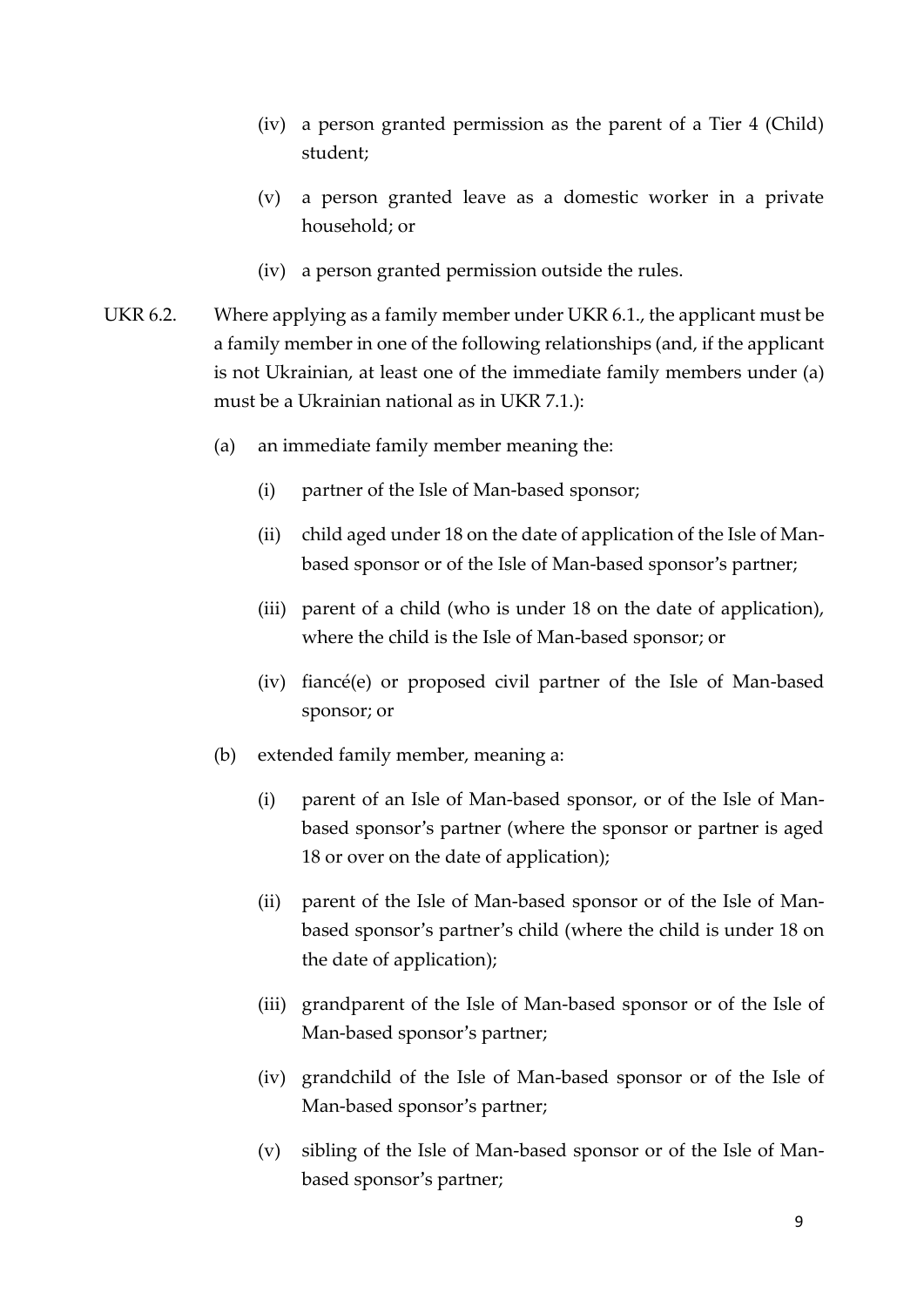- (vi) adult child (aged 18 or over on the date of application) of the Isle of Man-based sponsor or of the Isle of Man-based sponsor's partner;
- (vii) aunt or uncle of the Isle of Man-based sponsor;
- (viii) cousin of the Isle of Man-based sponsor; or
- (ix) niece or nephew of the Isle of Man-based sponsor; or
- (c) an immediate family member of an extended family member, meaning a:
	- (i) partner of an extended family member;
	- (ii) child aged under 18 on the date of application of an extended family member;
	- (iii) parent of a child aged under 18 on the date of application, where the child is the extended family member; or
	- (iv) fiancé(e) or proposed civil partner of an extended family member.
- UKR 6.3. An applicant applying as a partner, fiancé(e) or proposed civil partner must be in a genuine and subsisting relationship with the Isle of Man-based sponsor or extended family member which commenced before 1 January 2022.
- UKR 6.4. An applicant who is applying as a partner must meet the requirements in Appendix Relationship with Partner.

#### **Nationality requirement for the Ukraine Family Scheme**

- UKR 7.1. The applicant must be either:
	- (a) a Ukrainian national; or
	- (b) part of a family group (meaning a group of people as set in UKR 6.2.) which includes an immediate family member of the Isle of Man-based sponsor who is a Ukrainian national who would qualify under the scheme (whether or not applying at the same time as the applicant).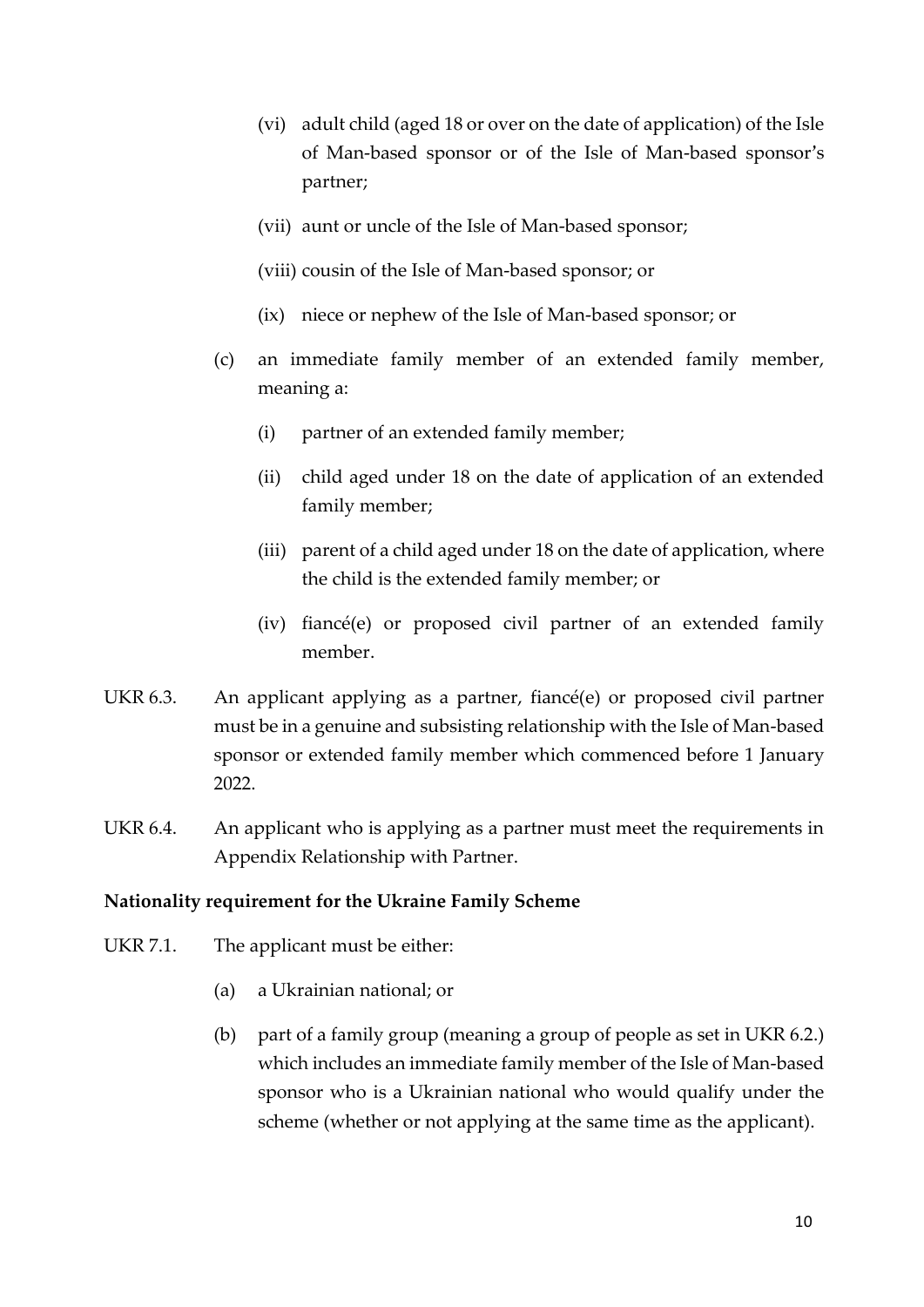## **Parental consent requirement for a child applying under the Ukraine Family Scheme**

- UKR 8.1. If the applicant is aged under 18 on the date of application and they are not accompanying a parent to, or joining a parent in, the Isle of Man, they must have written consent from:
	- (a) both parents;
	- (b) one parent, if that parent has sole legal responsibility for the applicant; or
	- (c) the applicant's legal guardian,

unless the decision-maker is satisfied it is reasonable in the circumstances to grant the child entry clearance or permission without such consent.

- UKR 8.2. The written consent must confirm support for all the following:
	- (a) the application;
	- (b) the applicant's living and care arrangements in the Isle of Man; and
	- (c) if the application is for entry clearance, the applicant's travel to, and reception arrangements in, the Isle of Man.

## **Decision under the Ukraine Family Scheme**

UKR 9.1. If the decision-maker is satisfied that all the suitability and eligibility requirements under the Ukraine Family Scheme are met, the application will be granted otherwise the application will be refused.

#### **Period and conditions of grant under the Ukraine Family Scheme**

- UKR 10.1. The applicant will be granted permission for whatever is the shorter of either:
	- (a) 36 months; or
	- (b) a period which would mean the applicant has been granted a maximum of 36 months under the Ukraine Scheme.
- UKR 10.2. The permission will be granted subject to the following conditions:
	- (a) access to public funds permitted;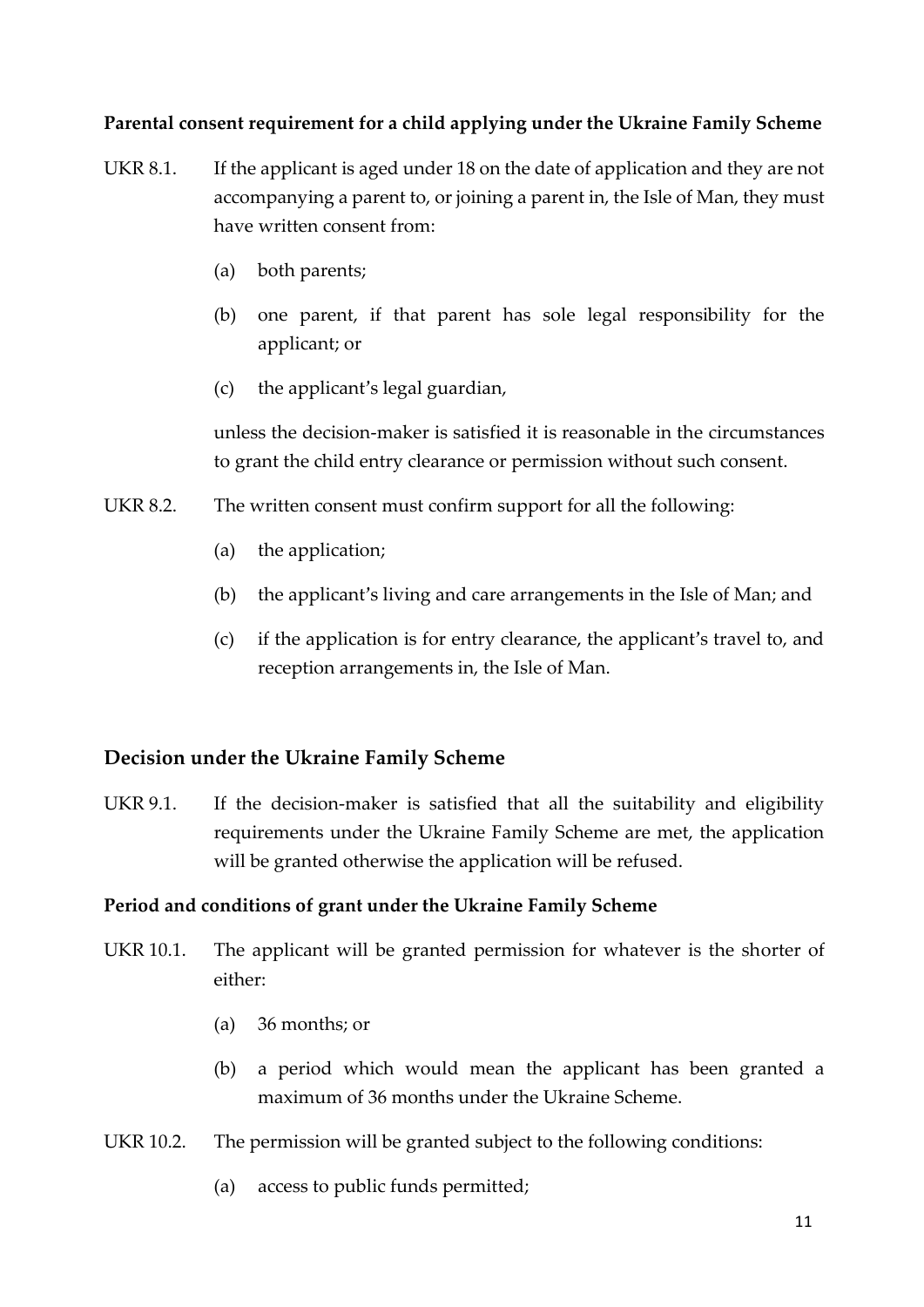- (b) work (including self-employment and voluntary work) permitted; and
- (c) study permitted, subject to the ATAS condition in Part 15 of the Rules.

# *Ukraine Sponsorship Scheme*

# **Validity requirements for the Ukraine Sponsorship Scheme**

- UKR 11.1. A person applying for entry clearance under the Ukraine Sponsorship Scheme must apply for entry clearance and must have been:
	- (a) granted entry clearance; or
	- (b) given a letter from the Home Office confirming the applicant can travel.

under the Ukraine Scheme before they arrive in the Isle of Man or UK.

- UKR 11.2. An application for entry clearance under the Ukraine Sponsorship Scheme must meet all the following requirements:
	- (a) the applicant must have provided any required biometrics;
	- (b) the applicant must have provided a passport or other document which satisfactorily established their identity and nationality;
	- (c) the applicant must be outside the UK and Islands on the date of application; and
	- (d) the applicant must have provided the name of a Safe Host under the Isle of Man Homes for Ukraine Scheme who has offered them accommodation in the Isle of Man.
- UKR 11.3. Unless the applicant is applying with, or to join in the Isle of Man, a parent or legal guardian, the applicant must be aged 18 or over on the date of application.
- UKR 11.4. An application which does not meet all the validity requirements for the Ukraine Sponsorship Scheme is invalid and may be rejected and not considered.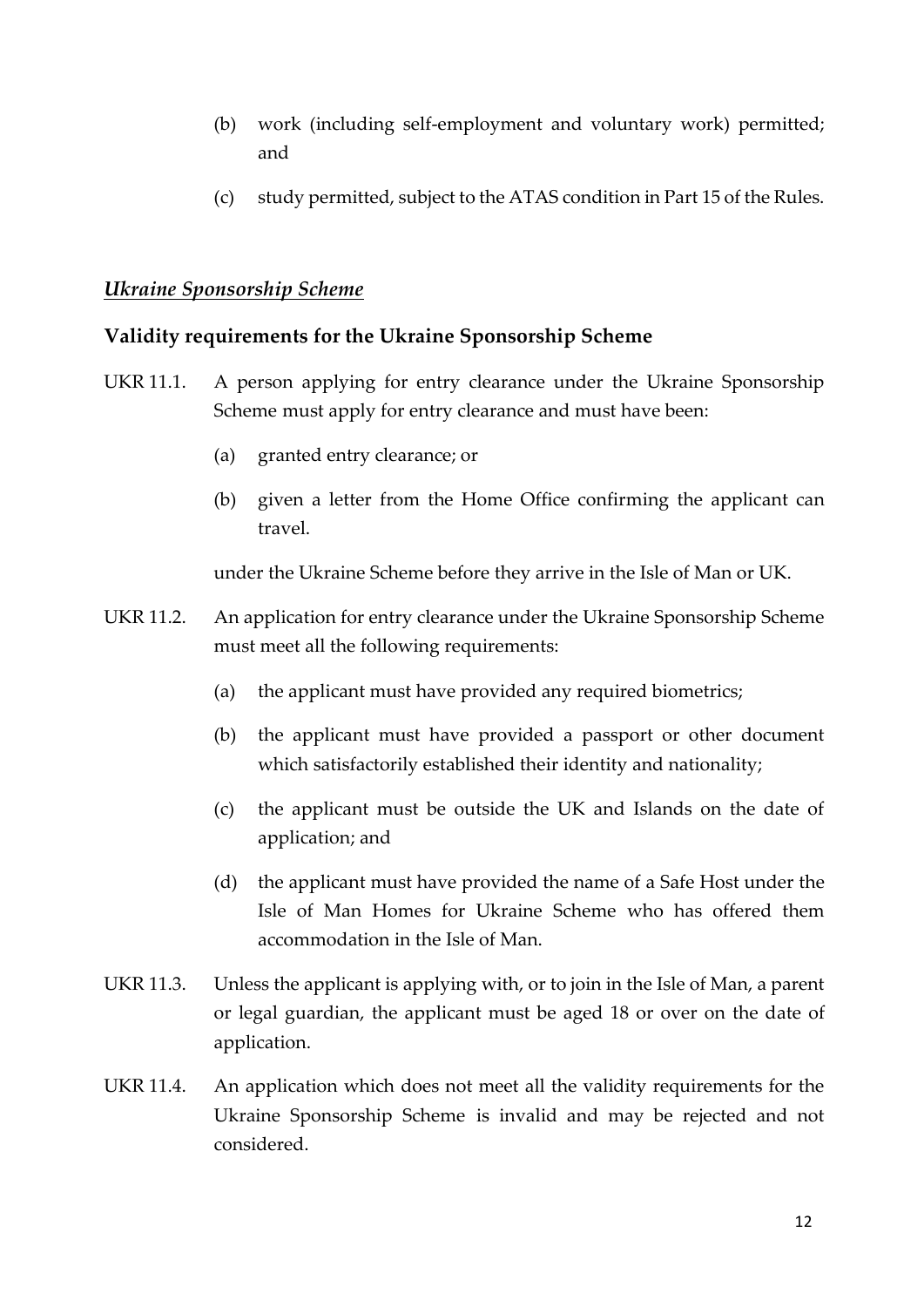# **Suitability requirements for the Ukraine Sponsorship Scheme**

- UKR 12.1. The applicant must not fall for refusal under any of the following paragraphs of Part 9: grounds for refusal:
	- (a) 9.2.1 to 9.2.2 (exclusion or deportation orders);
	- (b) 9.3.1 to 9.3.2 (non-conducive grounds);
	- (c) 9.4.1 to 9.4.5 (criminality grounds);
	- (d) 9.5.1 to 9.5.2 (involvement in a sham marriage or civil partnership);
	- (e) 9.6.1 to 9.6.3 (false representations, etc. grounds);
	- (f) 9.9.1 to 9.9.2 (admissibility to the Common Travel Area and other countries); or
	- (g) 9.12.1 to 9.18.2 and 9.21.1 to 9.22.1 (grounds for refusal and cancellation on arrival).

# **Eligibility requirements for the Ukraine Sponsorship Scheme**

## **Entry requirements for the Ukraine Sponsorship Scheme**

- UKR 13.1. A person seeking to come to the Isle of Man under the Ukraine Sponsorship Scheme must apply for entry clearance and must have been:
	- (a) granted entry clearance; or
	- (b) given a letter from the Home Office confirming the applicant can travel under the Ukraine Scheme

before they arrive in the Isle of Man or UK.

# **Variation of entry clearance application after arrival for person holding permission to travel on arrival**

- UKR 14.1. A person who:
	- (a) has made an application for entry clearance which has not been decided;
	- (b) has been given a letter from the Home Office confirming the applicant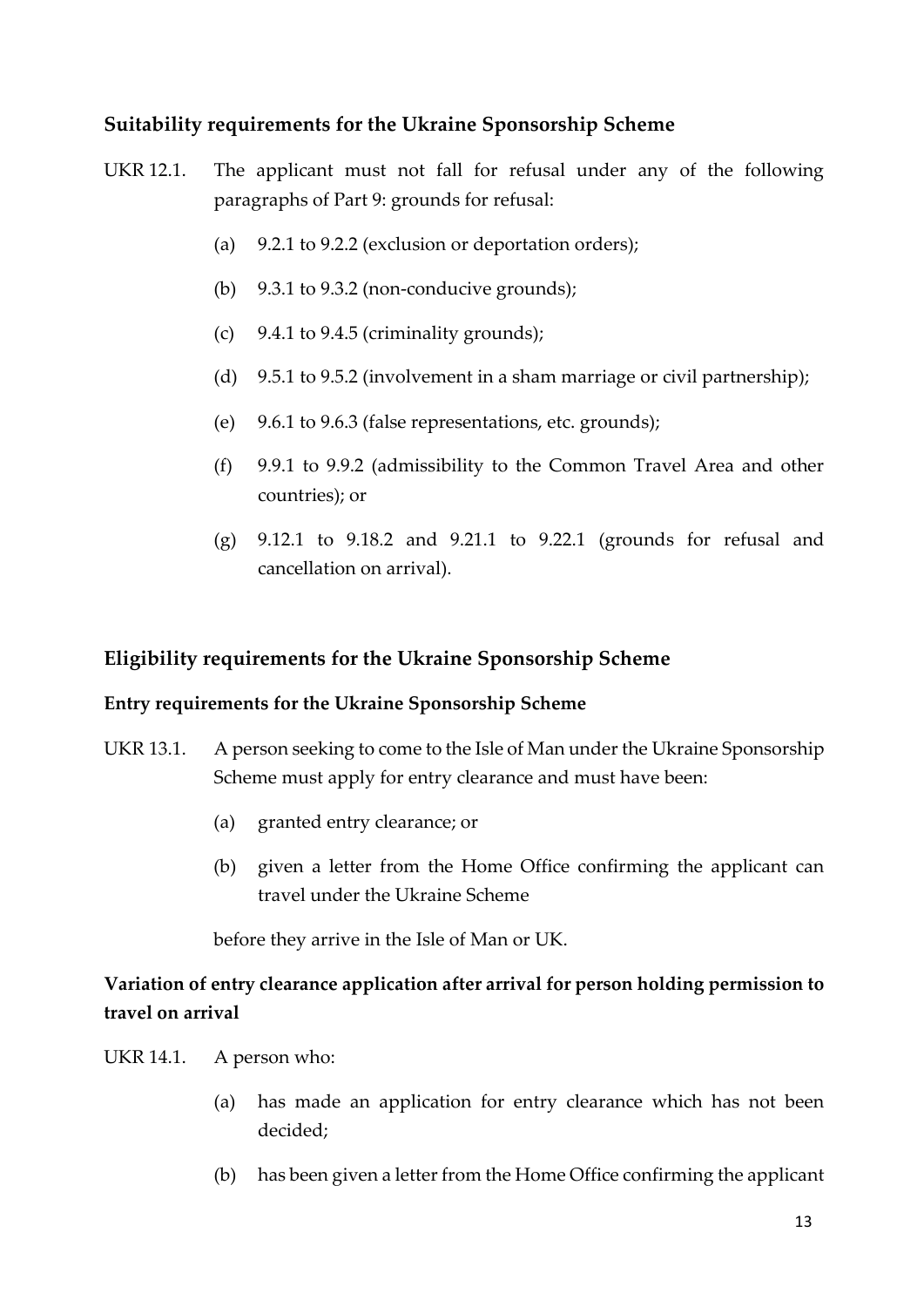can travel to the Isle of Man under a Ukraine Scheme;

- (c) is granted permission to enter on arrival in the Isle of Man or UK; and
- (d) provides any further information to an immigration officer as they may require,

may have their application for entry clearance varied by the Minister to an application for permission to stay.

## **Safe host requirement for the Ukraine Sponsorship Scheme**

- UKR 15.1. An applicant under the Ukraine Sponsorship Scheme must have a Safe Host under the Isle of Man Homes for Ukraine Scheme.
- UKR 15.2. Where a family group is applying under the Ukraine Sponsorship Scheme the Ukrainian national and their immediate family members (as described in UKR 18.1) must have the same Safe Host under the Isle of Man Homes for Ukraine Scheme.

#### **Residence requirement for the Ukraine Sponsorship Scheme**

UKR 16.1. An applicant applying for entry clearance under the Ukraine Sponsorship Scheme must have been ordinarily resident in Ukraine immediately before 1 January 2022, unless they are a child born on or after that date.

## **Nationality requirement for the Ukraine Sponsorship Scheme**

- UKR 17.1. The applicant must be either:
	- (a) a Ukrainian national; or
	- (b) part of an immediate family group (meaning the group set out in UKR 18.1) which includes an immediate family member who is a Ukrainian national who qualifies under the Ukraine Sponsorship Scheme.

# **Relationship requirement for a family member under the Ukraine Sponsorship Scheme**

- UKR 18.1. If the applicant is not a Ukrainian national, they must be the immediate family member of a Ukrainian national who qualifies under the Ukraine Sponsorship Scheme, meaning a:
	- (a) partner of the Ukrainian national;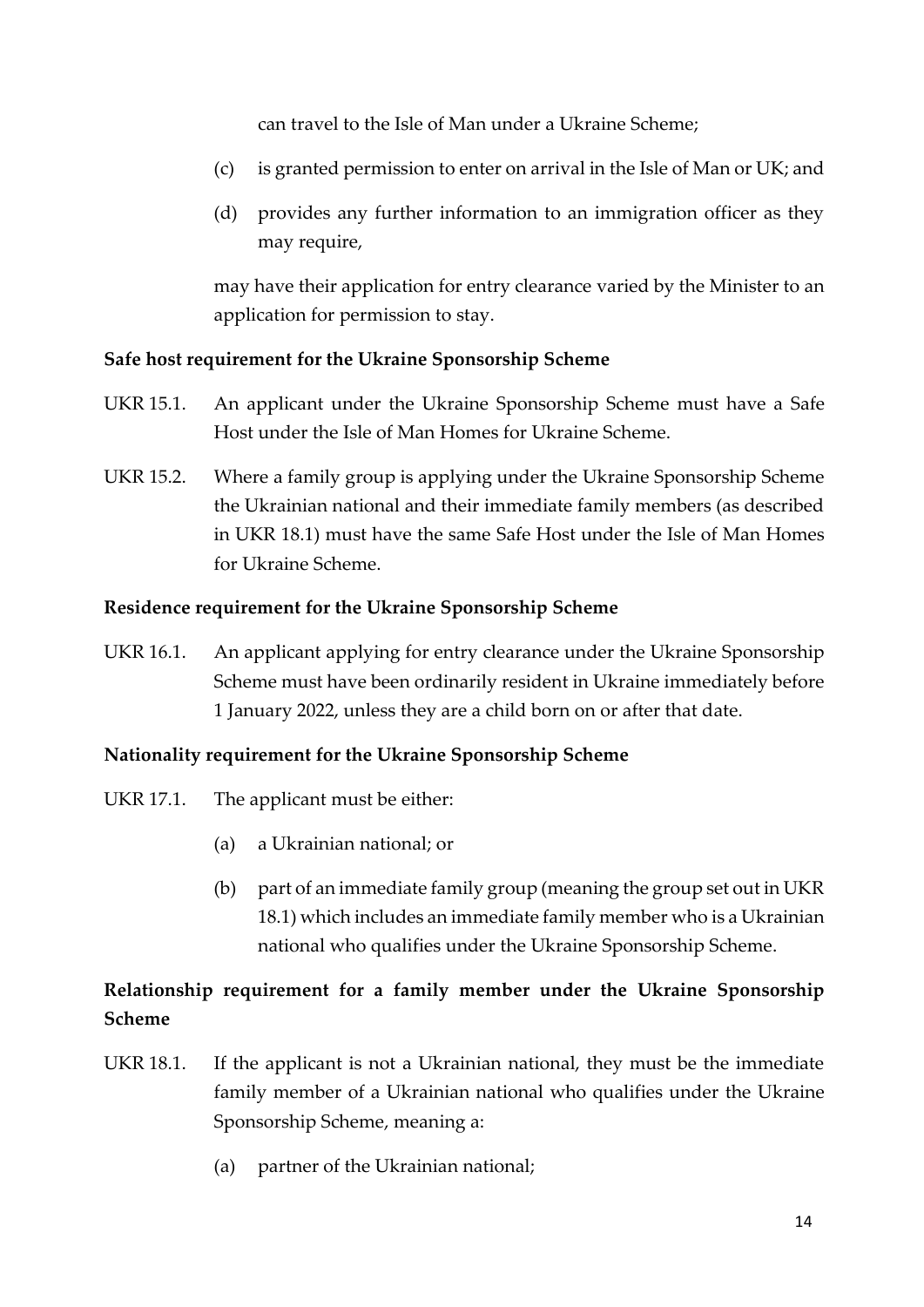- (b) child aged under 18 on the date of application of the Ukrainian national or of their partner;
- (c) parent of a Ukrainian national child aged under 18 (where the child is applying under the Homes for Ukraine Sponsorship Scheme); or
- (d) fiancé(e) or proposed civil partner of the Ukrainian national.
- UKR 18.2. An applicant applying as a partner, fiancé(e) or proposed civil partner must be in a genuine and subsisting relationship with the Ukrainian national which commenced before 1 January 2022.
- UKR 18.3. An applicant who is applying as a partner must meet the requirements in Appendix Relationship with Partner.

## **Decision under the Ukraine Sponsorship Scheme**

UKR 19.1. If the decision-maker is satisfied that all the suitability and eligibility requirements under the Ukraine Sponsorship Scheme are met, the application will be granted; otherwise, the application will be refused.

#### **Period and conditions of grant under the Ukraine Sponsorship Scheme**

- UKR 20.1. The applicant will be granted permission for a period of up to 36 months.
- UKR 20.2. The permission will be granted subject to the following conditions:
	- (a) access to public funds permitted;
	- (b) work (including self-employment and voluntary work) permitted; and
	- (c) study permitted, subject to the ATAS condition in Part 15 of the Rules.

#### *Ukraine Extension Scheme*

#### **Validity requirements for the Ukraine Extension Scheme**

UKR 21.1. A person applying for permission to stay under the Ukraine Extension Scheme must apply using the required paper application form: "UKR(FLR)" listed on the Isle of Man Immigration Service website: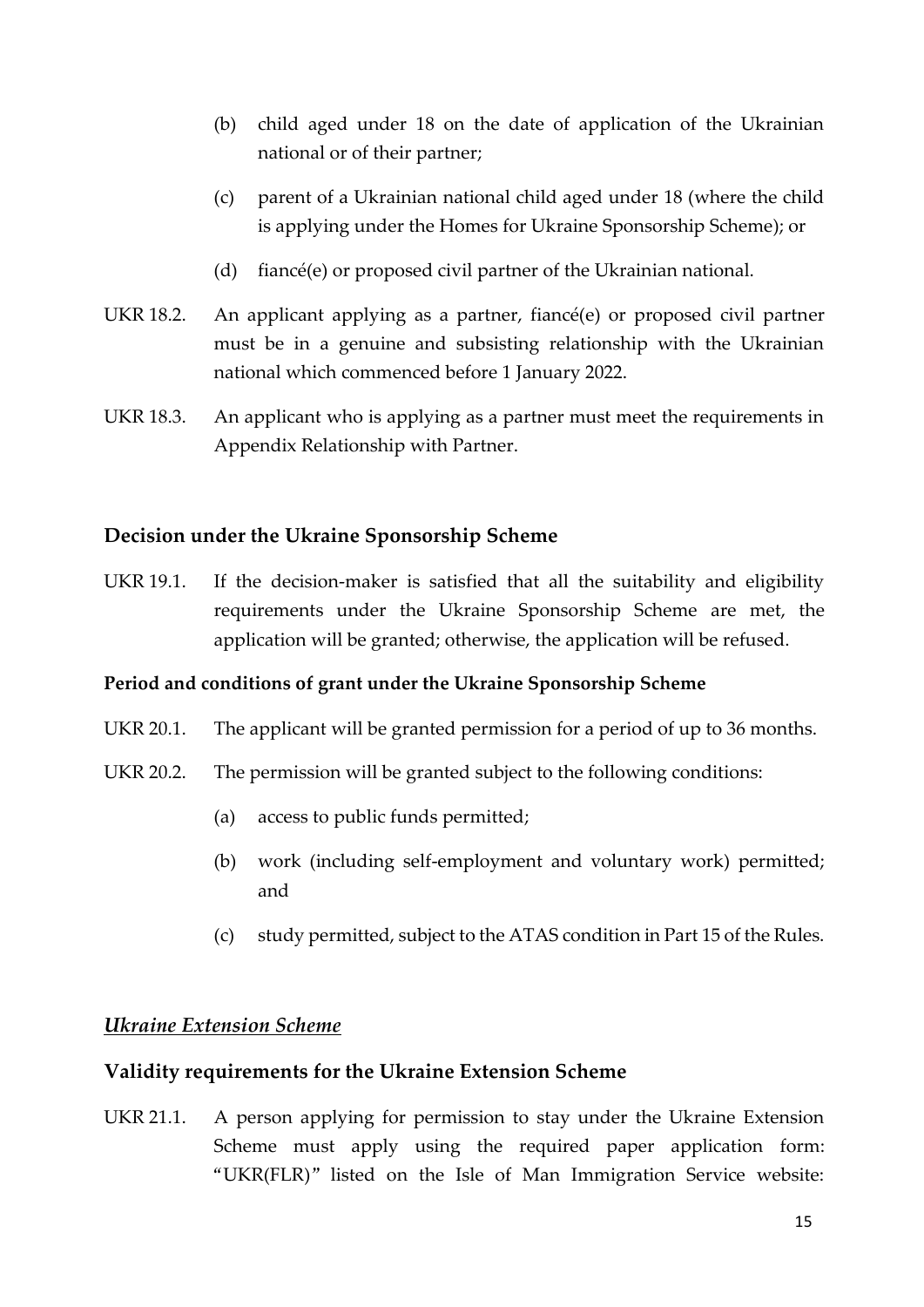[https://www.gov.im/categories/travel-traffic-and](https://www.gov.im/categories/travel-traffic-and-motoring/immigration/visa-application-forms-and-fees/)[motoring/immigration/visa-application-forms-and-fees/](https://www.gov.im/categories/travel-traffic-and-motoring/immigration/visa-application-forms-and-fees/)

- UKR 21.2. An application for permission to stay under the Ukraine Extension Scheme must meet all the following requirements:
	- (a) the applicant must have provided a passport or other document which satisfactorily established their identity and nationality;
	- (b) the applicant must be in the Isle of Man; and
	- (c) the applicant must provide such additional information as may be required by an immigration officer.
- UKR 21.3. The applicant must have had permission to enter or stay in the Isle of Man on 18 March 2022, unless:
	- (a) they were in the Isle of Man with permission to enter or stay immediately before 1 January 2022 but that permission has since expired; or
	- (b) they are a child born in the Isle of Man after 18 March 2022.
- UKR 21.4. An application which does not meet all the validity requirements for the Ukraine Extension Scheme is invalid and may be rejected and not considered.

## **Suitability requirements for the Ukraine Extension Scheme**

- UKR 22.1. The applicant must not fall for refusal under any of the following paragraphs of Part 9: grounds for refusal:
	- (a) 9.2.1 to 9.2.2 (exclusion or deportation orders);
	- (b) 9.3.1 to 9.3.2 (non-conducive grounds);
	- (c) 9.4.1 to 9.4.5 (criminality grounds);
	- (d) 9.5.1 to 9.5.2 (involvement in a sham marriage or civil partnership);
	- (e) 9.6.1 to 9.6.3 (false representations, etc. grounds);
	- (f) 9.9.1 to 9.9.2 (admissibility to the Common Travel Area or other countries); or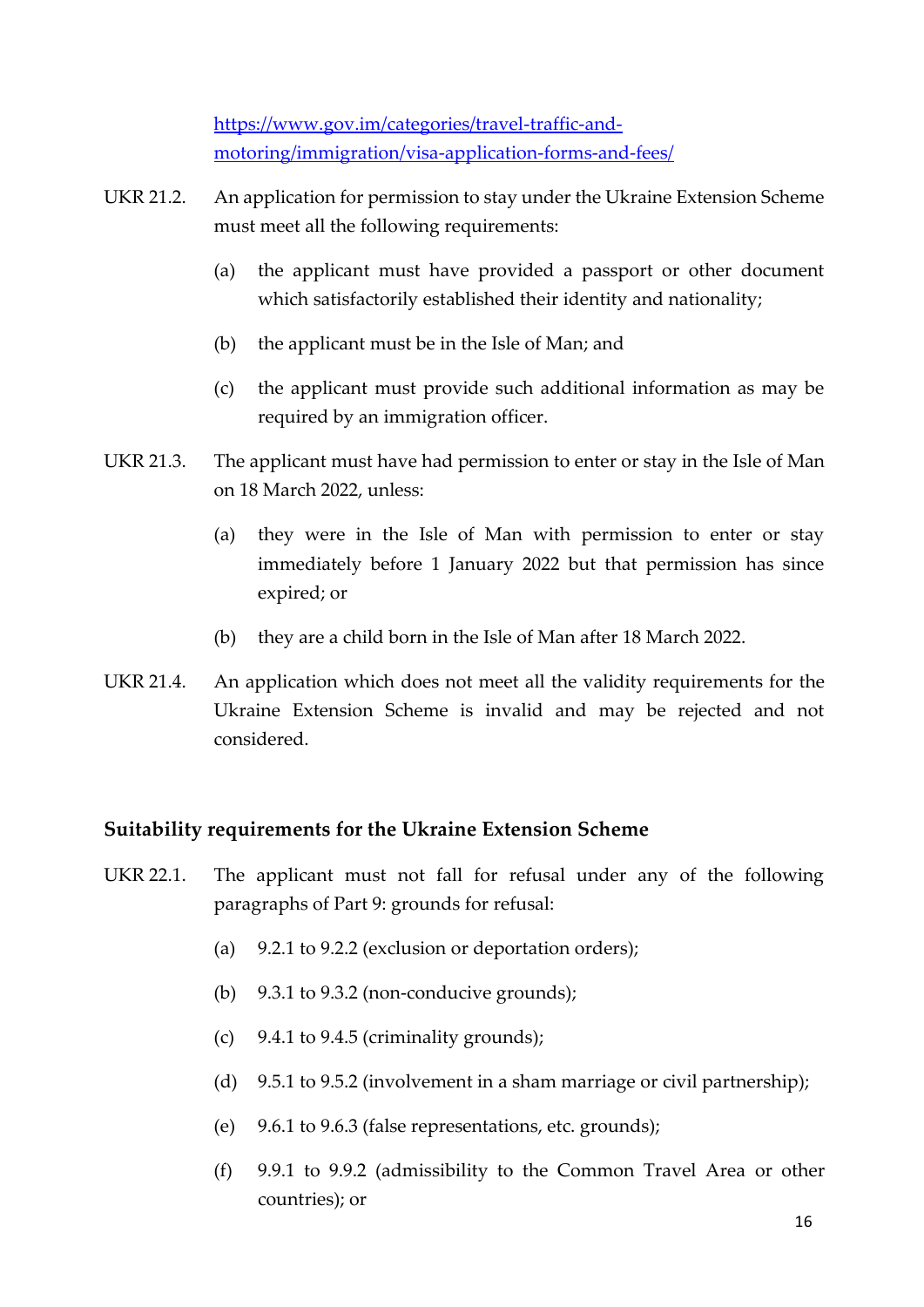(g) 9.12.1 to 9.18.2 and 9.21.1 to 9.22.1 (grounds for refusal and cancellation on arrival).

# **Eligibility requirements for the Ukraine Extension Scheme**

#### **Nationality requirement for the Ukraine Extension Scheme**

- UKR 23.1. The applicant must be either:
	- (a) a Ukrainian national;
	- (b) a person who has or last had permission as:
		- (i) a partner of a Ukrainian national; or
		- (ii) a child of a Ukrainian national; or
	- (c) a child of a Ukrainian national born in the UK and Islands after 18 March 2022.

#### **Relationship requirement for a partner or child under the Ukraine Extension Scheme**

- UKR 24.1. An applicant who is a partner must meet the requirements in Appendix Relationship with Partner.
- UKR 24.2. A child born in the UK and Islands must provide a full birth certificate issued by any of those jurisdictions.

# **Parental consent requirement for a child applying under the Ukraine Extension Scheme**

- UKR 25.1. If the applicant is aged under 18 on the date of application and they are not applying with their parent or parents, they must have written consent from:
	- (a) both parents;
	- (b) one parent, if that parent has sole legal responsibility for the applicant; or
	- (c) the applicant's legal guardian.

unless the decision-maker is satisfied it is reasonable in the circumstances to grant the child permission without such consent.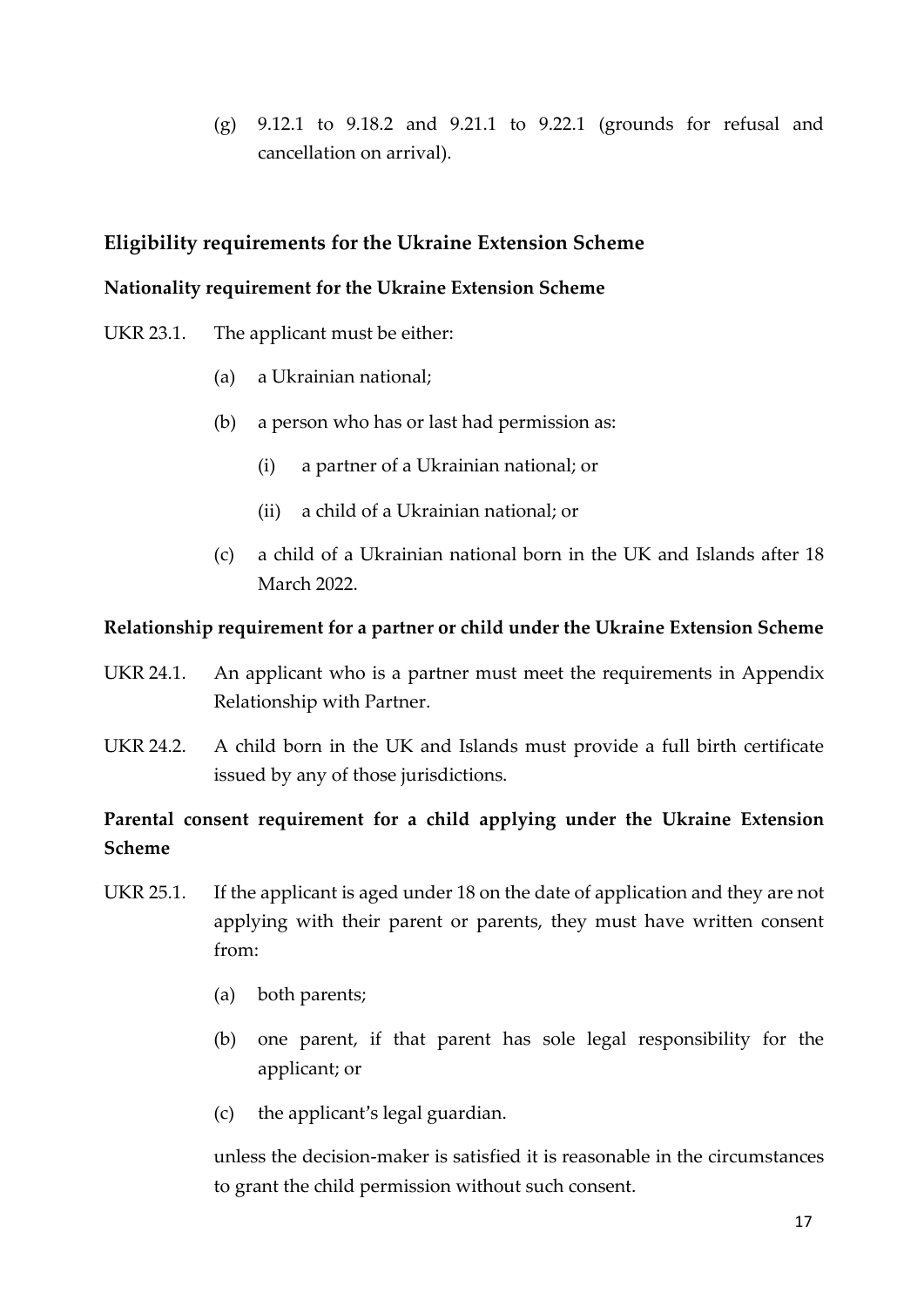#### UKR 25.2. The written consent must confirm support for:

- (a) the application; and
- (b) the applicant's living and care arrangements in the Isle of Man.

#### **Care requirement for a child under the Ukraine Extension Scheme**

UKR 26.1. If the applicant is aged under 18 on the date of application, there must be suitable arrangements for the child's care and accommodation in the Isle of Man, which must comply with relevant Isle of Man legislation.

#### **Decision under the Ukraine Extension Scheme**

UKR 27.1. If the decision-maker is satisfied that all the suitability and eligibility requirements under the Ukraine Extension Scheme are met, the application will be granted; otherwise, the application will be refused.

#### **Period and conditions of grant under the Ukraine Extension Scheme**

- UKR 28.1. The applicant will be granted permission to stay for whatever is the shorter of either:
	- (a) 36 months; or
	- (b) a period which would mean the applicant has been granted a maximum of 36 months under the Ukraine Scheme.
- UKR 28.2. The permission will be granted subject to the following conditions:
	- (a) access to public funds permitted;
	- (b) work (including self-employment and voluntary work) permitted; and
	- (c) study permitted, subject to the ATAS condition in Part 15 of the Rules.".

## **Introduction of Appendix Relationship with Partner**

App RWP 1. After Appendix KOLL: Knowledge of Language and Life, insert—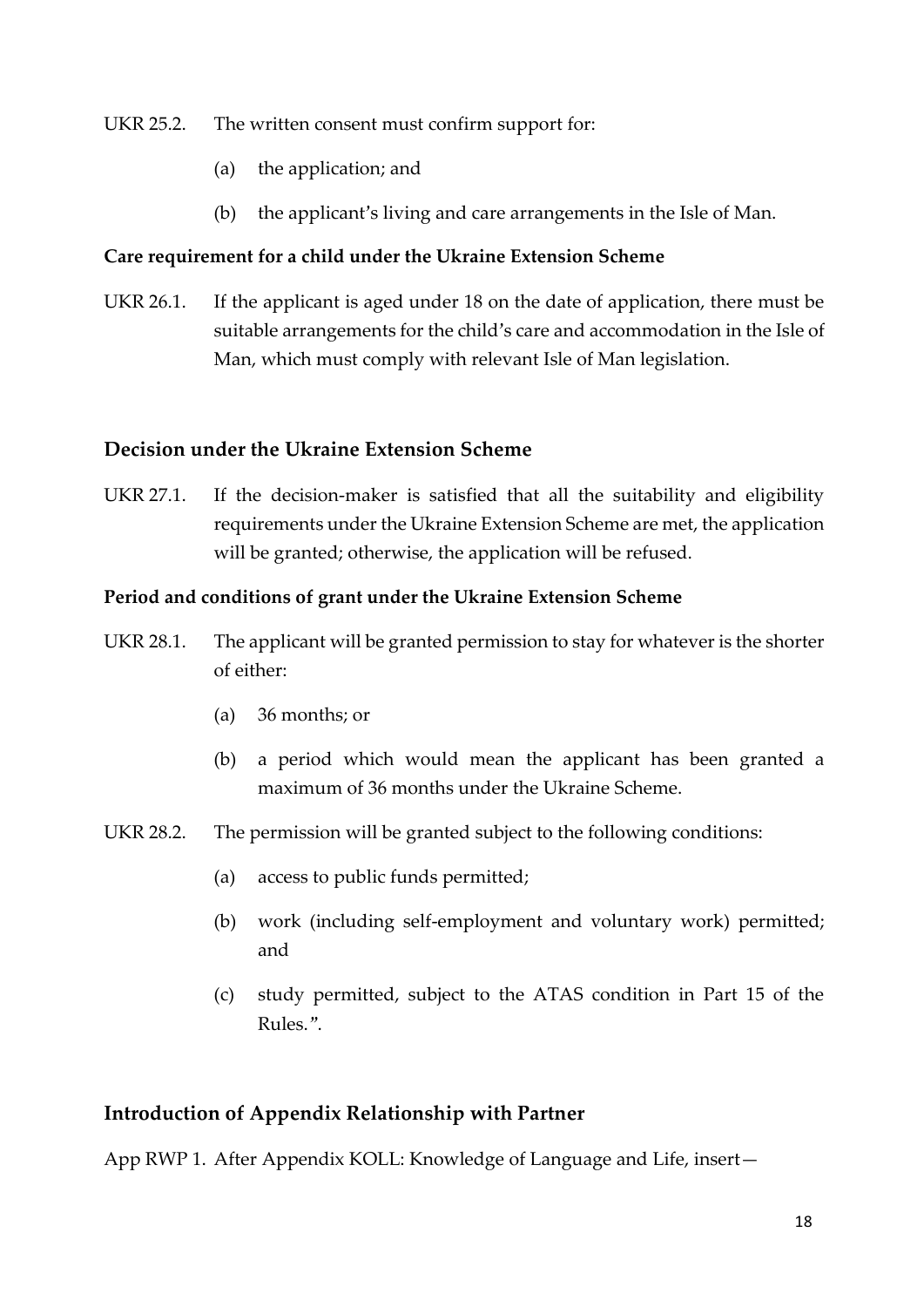# **Appendix Relationship with Partner**

*This Appendix sets out the requirements for an application based on a relationship with a partner: spouse, civil partner, or unmarried partner in a durable relationship of at least 2 years.*

*It applies to applications under Appendix U: Ukraine Scheme.*

## **Age requirement for a person applying as a partner**

RWP 1.1. The applicant and their partner must be aged 18 or over on the date of application.

#### **Requirement that the partners must not be closely related**

RWP 2.1. The applicant and their partner must not be so closely related that they would be prohibited from marrying, or entering into a civil partnership with, each other as defined in the Marriage Act 1984<sup>5</sup> .

## **Requirement for previous relationships to have broken down permanently**

RWP 3.1. Any previous marriage or civil partnership or durable relationship of the applicant or their partner with another person must have permanently broken down unless RWP 7.1. applies.

## **Requirement that any marriage or civil partnership is valid**

RWP 4.1. Where the applicant and their partner are married or in a civil partnership, that marriage or civil partnership must be recognised by law in the country in which it took place.

# **Requirement for a durable relationship where a person is not married or in a civil partnership**

RWP 5.1. Where the applicant and their partner are not married or in a civil partnership, they must have been in a relationship similar to a marriage or civil partnership for at least 2 years before the date of application.

1

 $\epsilon$ 

<sup>5</sup> AT 13 of 1984.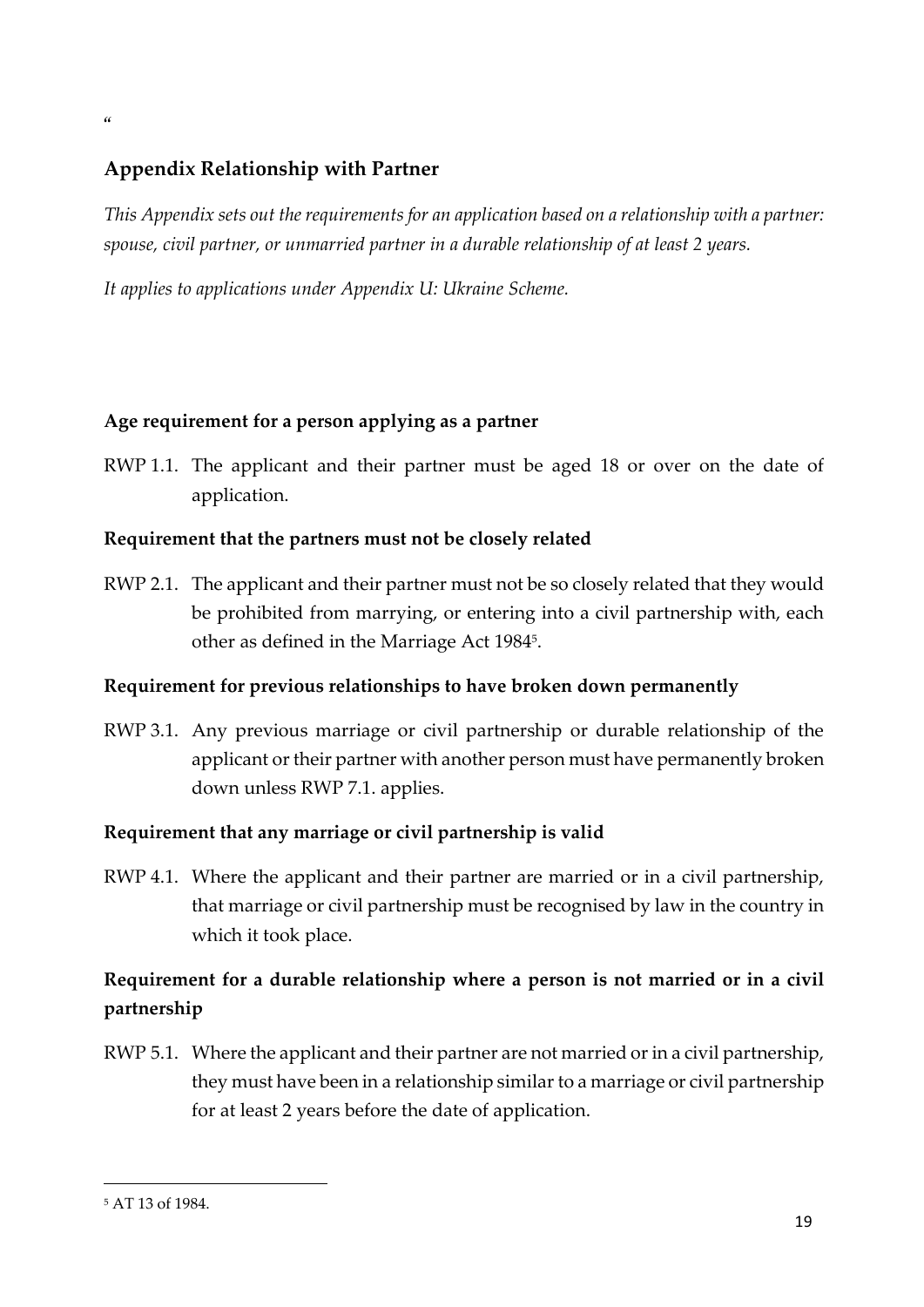# **Genuine and subsisting relationship requirement**

RWP 6.1. The applicant and their partner must have met in person.

RWP 6.2. The relationship between the applicant and their partner must be genuine and subsisting.

## **Polygamous or polyandrous marriages and civil partnerships**

- RWP 7.1. If the applicant or their partner is currently in a polygamous or polyandrous marriage or civil partnership, they may only rely on that marriage or civil partnership for the purposes of an application for entry clearance, permission to enter or stay or settlement as a partner where no other partner to the marriage or civil partnership is seeking, or has been granted:
	- (a) permission to enter or stay (except as a visitor or person in transit);
	- (b) settlement; or
	- (c) a certificate of entitlement to Right of Abode in the Isle of Man, United Kingdom or Channel Islands.".

# **Changes to Appendix W**

W1. In paragraph 2.3(6), for sub-paragraphs (j) and (k), substitute  $-$ 

- "(j) UK Intra Company Transfer Migrant;
- (k) UK Intra Company Graduate Trainee; or
- (l) person granted leave under Appendix U: Ukraine Scheme,".

# **Changes to Appendix X**

X1. For the table underneath paragraph 4.4(2), substitute—

 $\alpha$ 

| <b>Category the Migrant</b><br>is applying in | Eligible switching categories    |
|-----------------------------------------------|----------------------------------|
| <b>Business Migrant</b>                       | • Tier 1 (Graduate Entrepreneur) |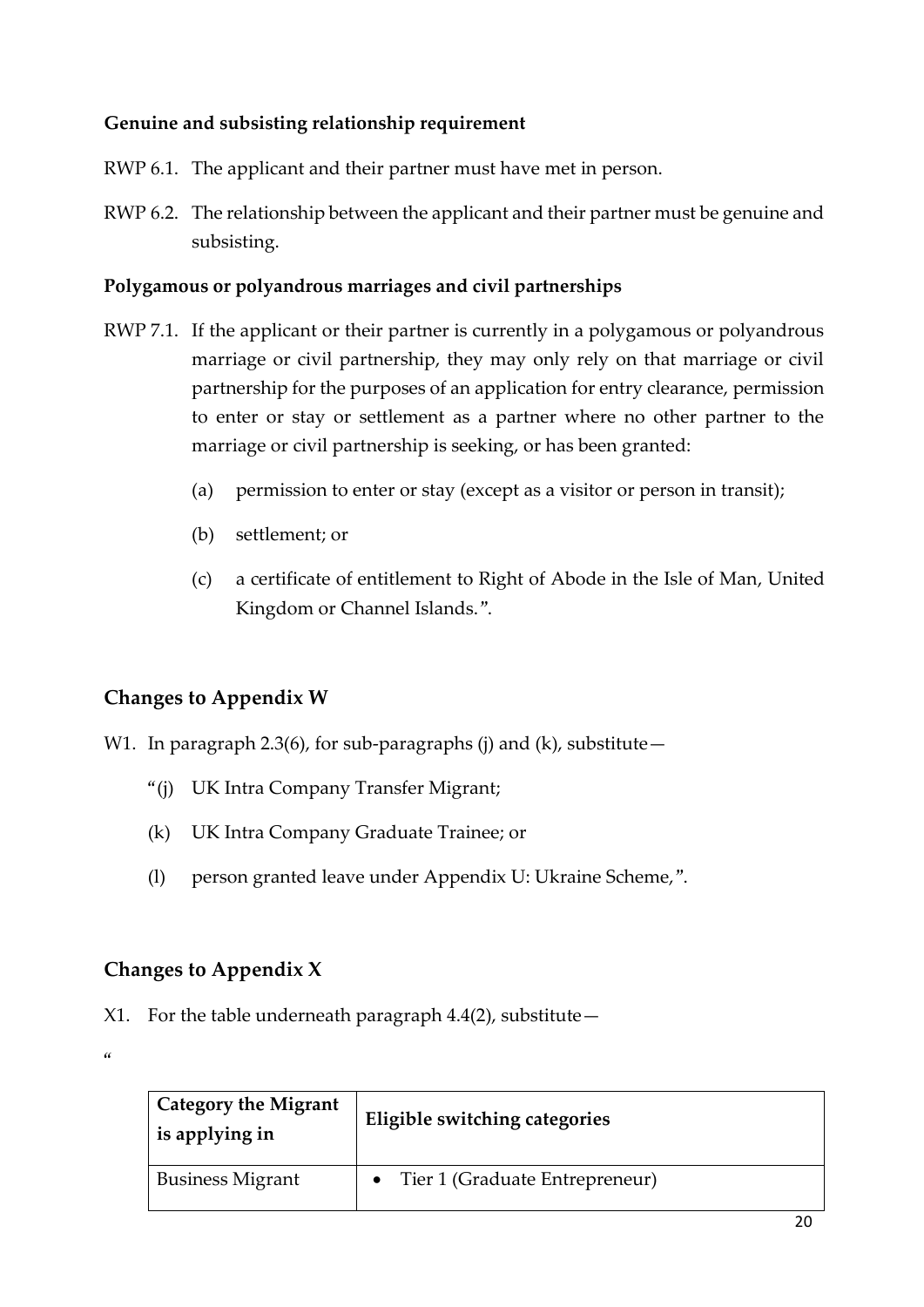| (Start-up)                             | <b>UK Skilled Worker</b>                                      |
|----------------------------------------|---------------------------------------------------------------|
|                                        | Tier 4 (General) – the restrictions in paragraph 4.5<br>apply |
|                                        | Worker Migrant                                                |
|                                        | Worker (Seasonal) Migrant                                     |
|                                        | Person granted leave under Appendix U: Ukraine<br>Scheme      |
| <b>Business Migrant</b><br>(Innovator) | <b>Business Migrant (Start-up)</b>                            |
|                                        | UK Start-up                                                   |
|                                        | Tier 1 (Graduate Entrepreneur)                                |
|                                        | Tier 1 (Entrepreneur)                                         |
|                                        | <b>UK Skilled Worker</b>                                      |
|                                        | Worker Migrant                                                |
|                                        | Worker (Seasonal) Migrant                                     |
|                                        | Person granted leave under Appendix U: Ukraine<br>Scheme      |
|                                        | "                                                             |

# **MADE 29 APRIL 2022**

# **KATE LORD-BRENNAN**

*Minister for the Cabinet Office*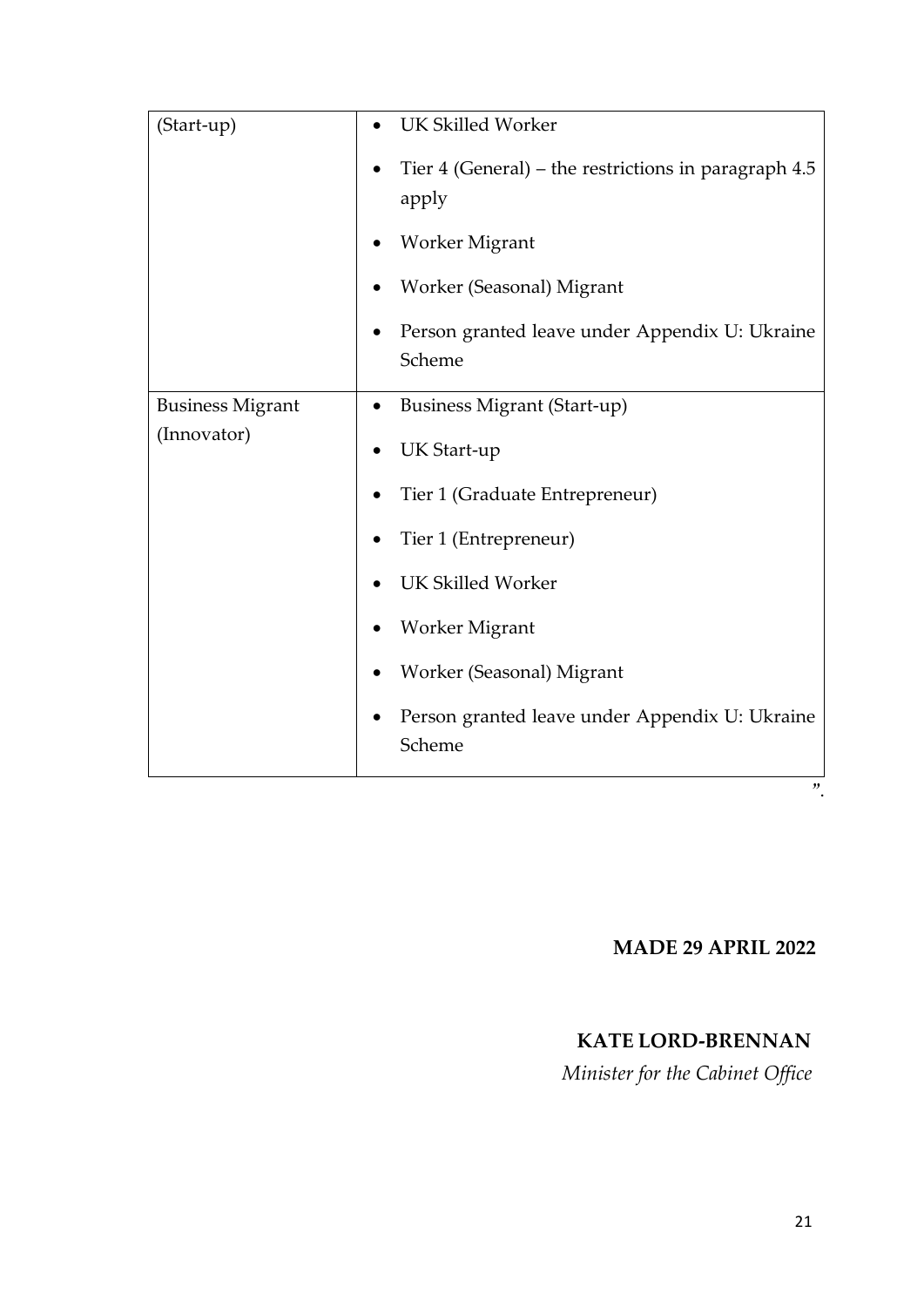# **Explanatory Note**

# **to the Statement of Changes In Immigration Rules SD 2022/0155**

*(This note is not part of the Statement of Changes in Immigration Rules)*

## 1.1. This Statement of Changes in Immigration Rules makes the following changes:

#### **Introduction of the Ukraine Scheme immigration route**

- 1.2. Appendix U: Ukraine Scheme includes three routes in response to the crisis in Ukraine: the Ukraine Family Scheme, the Ukraine Sponsorship Scheme, and the Ukraine Extension Scheme. These routes closely mirror the requirements of the equivalent routes in the UK, which were included in their Statement of Changes in Immigration Rules (HC 1220), laid on 29 March 2022.
- 1.3. The Ukraine Family Scheme opened on 4 March 2022 outside the Rules, and the Ukraine Sponsorship Scheme opened on 18 March 2022 outside the Rules. It is appropriate to bring the whole Ukraine Scheme (including the Ukraine Extension Scheme) into the Rules promptly to provide certainty for applicants and clarity for decision-makers on how to manage applications.

#### **The Ukraine Family Scheme**

- 1.4 The Ukraine Family Scheme is a new free route which allows British citizens, settled persons or those with immigration permission (with a few exceptions, such as visitors) to sponsor family members to come from Ukraine in order to stay with them in their home on the Island.
- 1.5. The Ukraine Family Scheme introduces the following requirements:
	- The applicant must be a Ukrainian national or a relevant family member of a Ukrainian national. Family members who are eligible to apply for this scheme include:
		- o **Immediate family**  married, civil or durable partner of the Isle of Manbased sponsor; child aged under 18 of the Isle of Man-based sponsor or of their partner; parent of a child aged under 18 who is the Isle of Man-based sponsor; or fiancé(e) or proposed civil partner of the Isle of Man-based sponsor.
		- o **Extended family**  parent of an Isle of Man-based sponsor aged 18 or over or of their partner; grandparent of the Isle of Man-based sponsor or of their partner; grandchild of the Isle of Man-based sponsor or of their partner; sibling of the Isle of Man-based sponsor or of their partner; adult child (aged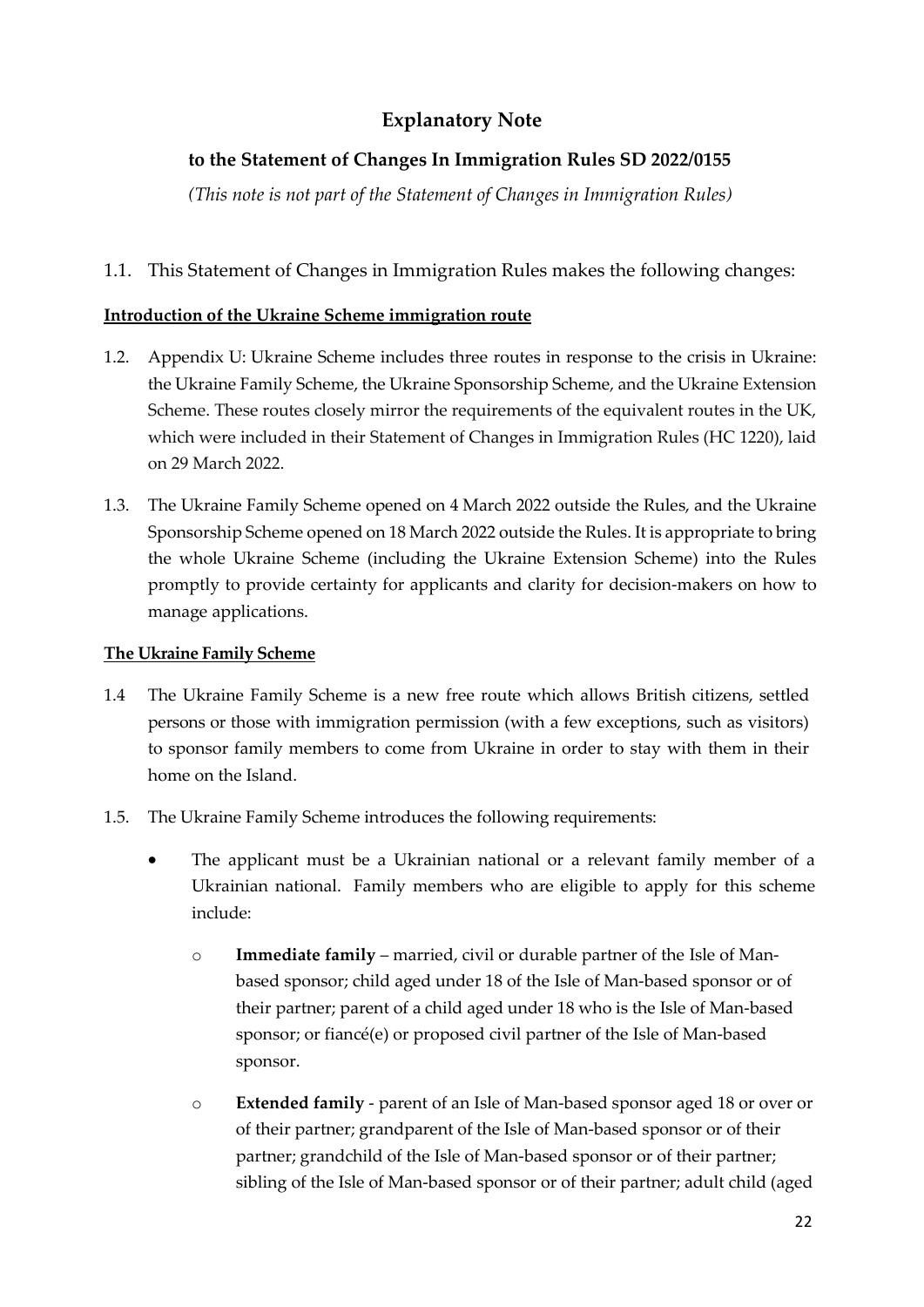18 or over) of the Isle of Man-based sponsor or of their partner; or aunt, uncle, cousin, niece or nephew of the Isle of Man-based sponsor.

- o **Immediate family of extended family**  married, civil or durable partner, child aged under 18, parent of a child aged under 18 or fiancé(e) or proposed civil partner of an extended family member.
- An applicant for entry clearance must have been resident in Ukraine immediately before 1 January 2022, which recognises that some people may have left Ukraine immediately before the invasion.
- 1.6. People applying for entry clearance who have a valid Ukrainian passport will be able to start their application overseas, be permitted to travel to the Isle of Man and granted 6 months' leave to enter at the border, and then complete their application in the Isle of Man to be granted permission to stay up to 36 months.

#### **The Ukraine Sponsorship Scheme**

1

- 1.7. The Ukraine Sponsorship Scheme is a new free route which allows a Ukrainian national and their immediate family to come to the Isle of Man where they have Safe Host that has been approved as such by the Cabinet Office Ukraine Support Team under the Isle of Man Homes for Ukraine Scheme<sup>6</sup>.
- 1.8. The sponsor must be a person based in the Isle of Man and must provide accommodation for the Ukrainian national and (where relevant) their immediate family. They must also meet the requirements to be approved as a Safe Host as set out in the Isle of Man Homes for Ukraine Scheme.
- 1.9. A Ukrainian national can bring their immediate family: their married, civil or durable partner, child aged under 18, parent (if the Ukrainian national is a child aged under 18), or fiancé(e) or proposed civil partner.
- 1.10. An applicant must have been resident in Ukraine immediately before 1 January 2022, which recognises that some people may have left Ukraine immediately before the invasion.
- 1.11. People applying for entry clearance who have a valid Ukrainian passport will be able to start their application overseas, be permitted to travel to the Isle of Man and granted 6 months' leave to enter at the border, and then complete their application in the Isle of Man to be granted permission to stay up to 36 months.

<sup>6</sup>The Isle of Man Homes For Ukraine Scheme can be found here:<https://www.gov.im/ukraine#accordion>